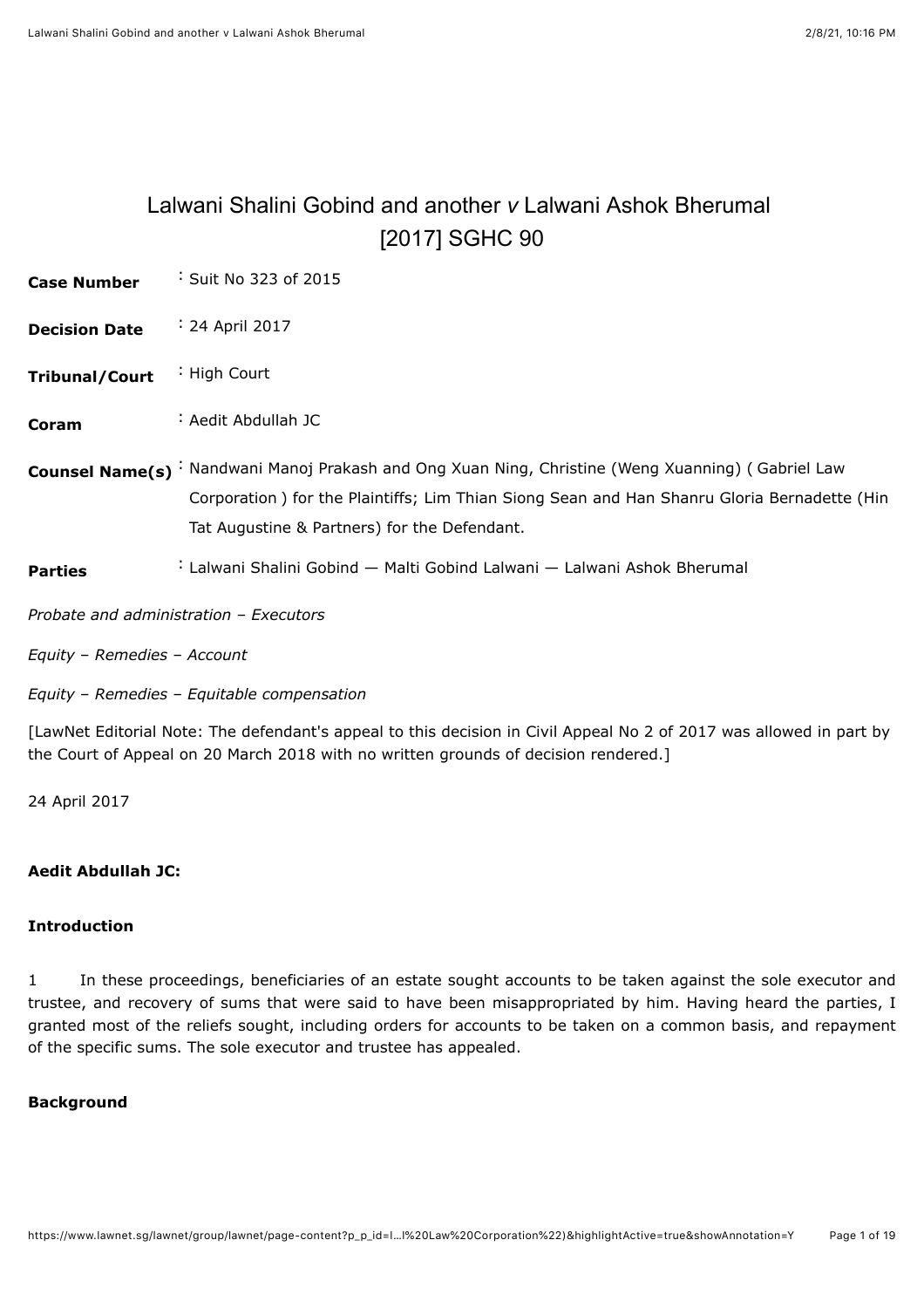2 The patriarch of the family ("the Testator") passed away on 9 July 1999 leaving behind his son and two daughters. By virtue of a handwritten will dated 2 July 1999 ("the Will"), the validity of which was not challenged, the Testator provided for his son to inherit 50% of his estate and for the remaining 50% to be divided equally between his daughters, who are the plaintiffs in this action ("the Plaintiffs"). The Testator also provided in the Will that his estate ("the Estate") was to be administered by his son and his brother as co-executors.

3 Grant of probate was issued on 13 February 2001 to the executors based on an incomplete schedule of assets. On 20 March 2002, the Testator's son passed away intestate, leaving behind no spouse or issue. Two consequences flowed from this. One, the Plaintiffs became the lawful beneficiaries to the son's share of the Testator's estate, and were accordingly each a beneficiary to 50% of the Estate. Two, the Testator's brother, who is the defendant in this case ("the Defendant"), bore the duty of distribution as the sole surviving executor.

4 Thereafter, a finalised Schedule of Assets with 41 assets dated 31 December 2008 was filed with the Commissioner of Estate Duties ("Schedule of Assets"), upon which permission to distribute the assets of the Estate was granted after the estate duties were finalised and paid.

5 For easy of reference, the names of the Testator's and the Defendant's siblings are as follows in decreasing order of age:

- (a) Lalwani Moti ("Moti") deceased;
- (b) Lalwani Bhagwan Bherumal ("Bhagwan") deceased;
- (c) Lalwani Gobind Bherumal, who is the Testator;
- (d) Lalwani Jiwan Bherumal ("Jiwan") deceased;
- (e) Lalwani Rajan Bherumal ("Rajan"); and
- (f) Lalwani Ashok Bherumal, who is the Defendant.

## **The Plaintiffs' Case**

6 The Plaintiffs' present suit related to the Defendant's discharge of duties as executor and/or trustee in relation to certain assets of the Estate.

7 The Plaintiffs' first set of claims related to the taking of accounts. They submitted that the Defendant, as sole executor of the estate, owed fiduciary duties to the Plaintiffs as beneficiaries in relation to the administration of the Estate. By virtue of this, the Defendant was liable to furnish to them accounts relating to the Estate's assets. In particular, the Defendant had allegedly failed to properly account for the following assets of the Estate:

- (a) shareholding in Basco Enterprises Pte Ltd ("Basco") and Eltee Development Pte Ltd ("Eltee");
- (b) interest in Bob's Partnership ("Bob's") and any dividend payment or interests therefrom;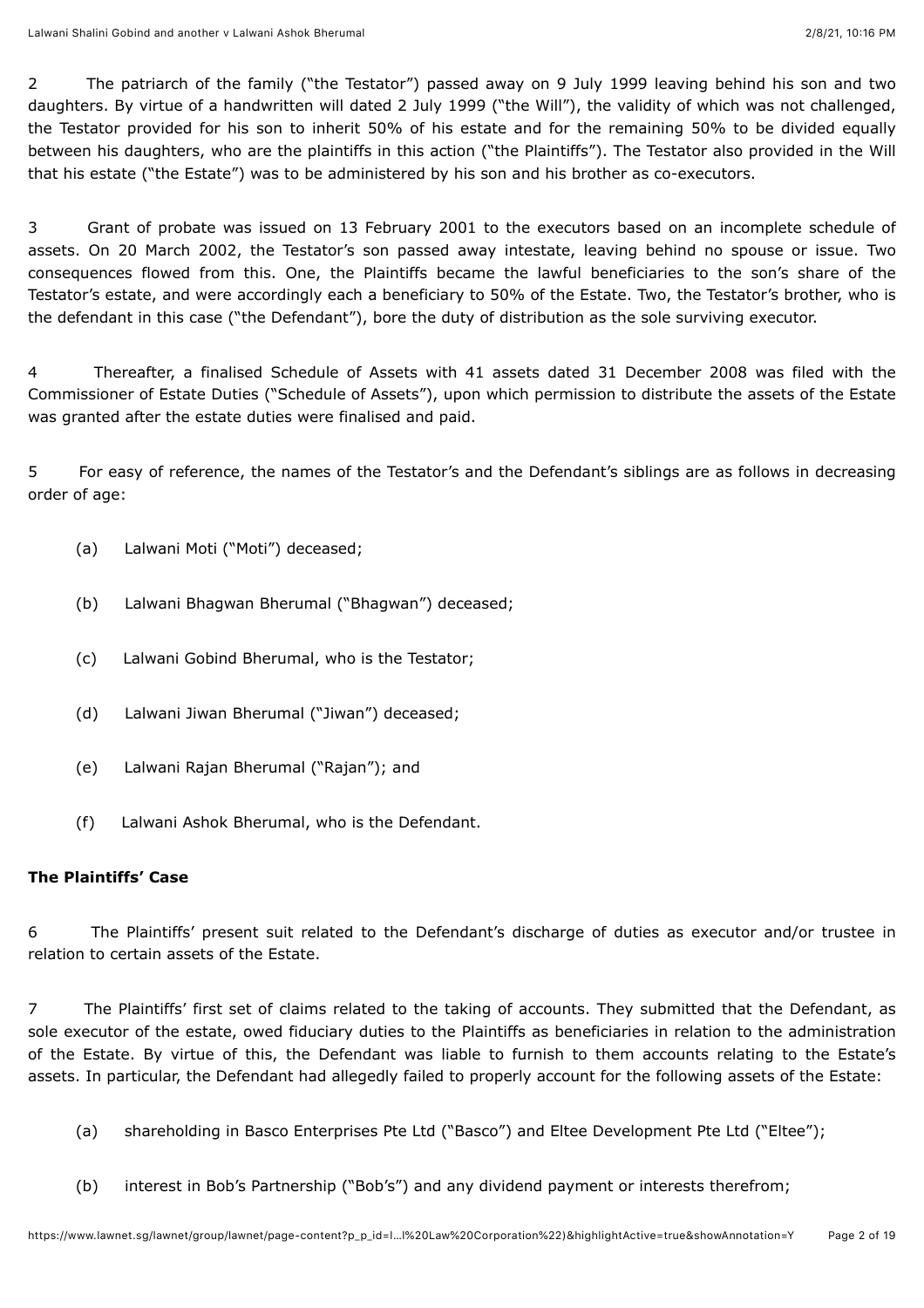(c) the balance compensation ("the Property Proceeds") arising from the compulsory acquisition of 48 and 50 North Bridge Road Singapore ("the North Bridge Road Property") and 39 Stamford House Singapore ("the Stamford House"); and

(d) the Estate's share in the estate of the Testator's mother, Lalwani Lilan Bherumal ("Lilan").

8 In addition, the Plaintiffs sought recovery of specific sums that they alleged were misappropriated by the Defendant in breach of his fiduciary duty:

(a) a total sum of \$118,000 which was withdrawn in 13 tranches by the Defendant from a UOB account designated to receive and hold all monies belonging to the Estate ("the Estate Account");

(b) a sum of \$136,561.76, being half of the monies maintained in a UOB account held jointly by the Defendant and the Testator while the Testator was alive ("the Joint UOB Account"); and

(c) a sum of \$40,641.78 being the remaining debt owed by the Testator's eldest brother, Moti, to the Estate under High Court Suit No 349 of 1997, which according to the Plaintiffs had since become timebarred under s 6 of the Limitation Act (Cap 163, 1996 Rev Ed) ("Moti's Debt").

## **The Defendant's Case**

9 The Defendant did not contest that he owed a fiduciary duty to the Plaintiffs in relation to his administration of the Estate as the executor and/or trustee, but denied all allegations of breach. In relation to the accounts sought to be taken, the Defendant argued that he had, at various times prior to or during the trial, given sufficient account as regards the Estate's assets to the Plaintiffs, whose allegations to the contrary were baseless, untrue, or based on their own poor recollection of the matter.

<span id="page-2-0"></span>10 In relation to the three specific sums claimed, the Defendant conceded that he withdrew the \$118,000 from the Estate Account but submitted that his liability in that respect could be set off against his cross-claim against the Estate. This cross-claim allegedly arose because of his half-share interest in the constituent shares of a Central Depository Account ("the CDP Account"), the proceeds of which were later deposited into the Estate Account, and which was held in the Testator's sole name while he was alive when it was in truth under the joint ownership of the Testator and the Defendant.<sup>[note: 1]</sup> As regards the monies from the Joint UOB Account, the Defendant maintained that the sum was properly expended and used, *inter alia*, to pay off the Testator's funeral expenses, medical bills, and outstanding debts. Finally, the claim for Moti's Debt against the Defendant was argued to be premature as there was no evidence that Moti's estate was denying liability, or that a defence of time bar would be raised if a claim for recovery were brought against Moti's estate.

## **The decision**

11 Most of the prayers sought in relation to the taking of accounts on a common basis were granted. The trustee's duty to furnish accounts to the beneficiary in relation to his administration of the trust assets is continuous and on demand. There may be limits to this duty, but none were applicable on the facts of this case. The transfer of some trust assets to the Plaintiffs, and the substitution of the Plaintiffs as the new executors and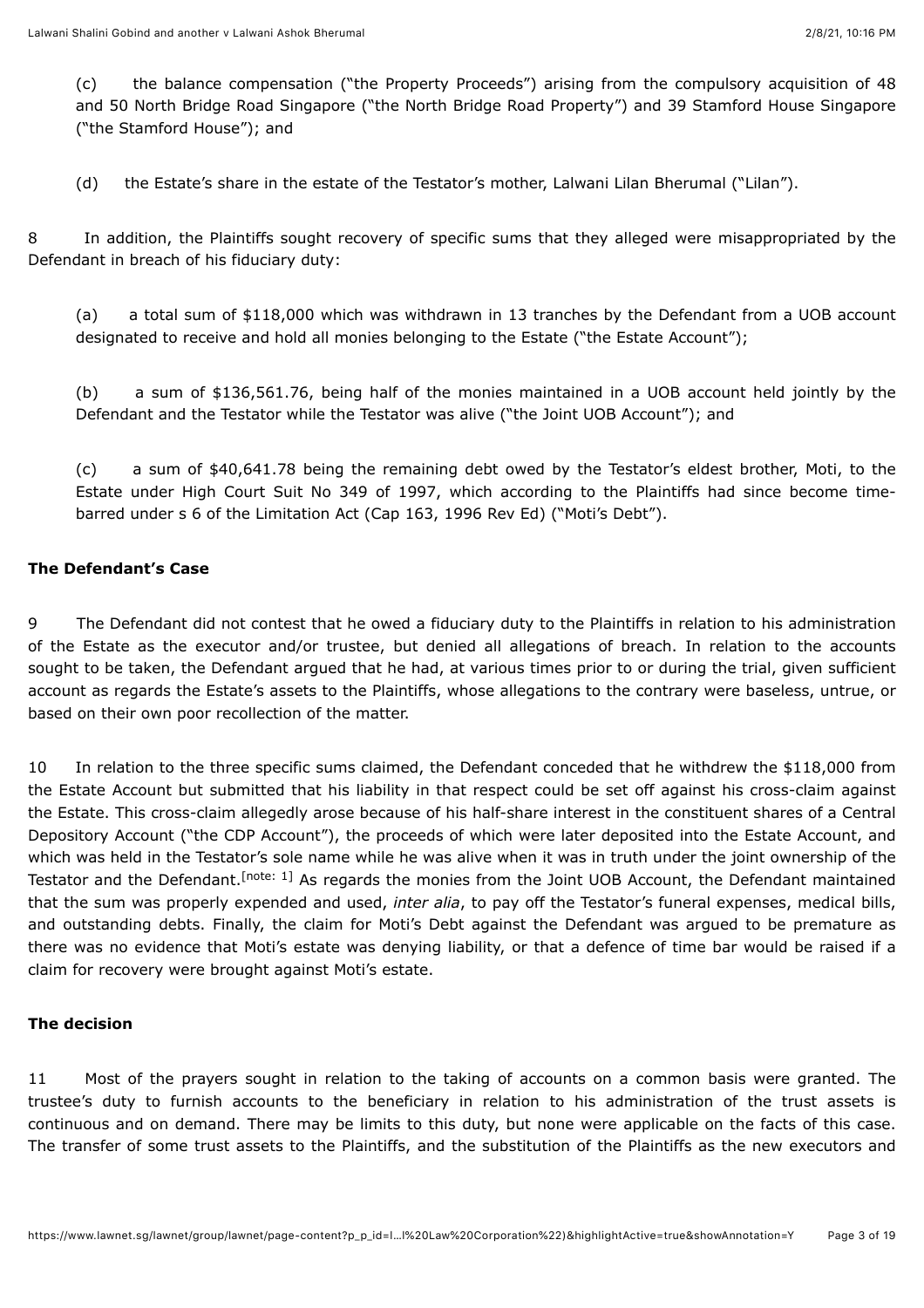trustees of certain other assets, did not obviate the Defendant's duty to account for his conduct during his term as trustee. The mere provision of some financial documents by the Defendant during the course of trial also did not necessarily constitute full satisfaction of his duty to furnish accounts.

12 In relation to the claims in breach of trust, the Defendant was found liable for misappropriation of the sums of \$118,000 from the Estate Account, and \$136,561.76 from the Joint UOB Account. The Plaintiffs' claim for repayment of Moti's Debt of \$40,641.78 was, however, premature, and the taking of accounts in relation to the said debt was instead ordered.

## **The analysis**

## *Duties of an executor and trustee*

13 In the present proceedings, it was not disputed that both executors and trustees owe fiduciary duties to the beneficiaries of an estate in relation to the administration of that estate. In *Lee Yoke San and another v Tsong Sai Cecilia and another* [\[1992\] 3 SLR\(R\) 516](javascript:viewPageContent() ("*Lee Yoke San*"), the High Court held that (at [35]):

An executor "calls in" the estate that collects and converts the assets into cash, and pays all the funeral and testamentary expenses, estate duty, debts and legacies. When he has done this, he has discharged his duties as an executor. Then he steps into the shoes of a trustee. He owes a fiduciary duty to the beneficiaries, whether he is an executor or trustee.

14 As an incidence of this fiduciary relationship, the executor or trustee owes several specific duties to the beneficiaries of the estate, including the duty to determine the extent of the testator's assets and liabilities, to act diligently in the realisation of such assets, and to pay for the testator's debts and testamentary expenses (see generally *Foo Jee Boo and another v Foo Jhee Tuang and others* [\[2016\] SGHC 260](javascript:viewPageContent() ("*Foo Jee Boo*") at [73]-[83]). These specific duties are set against the backdrop of a general duty on the part of the executor or trustee to act with impartiality in the best interests of the beneficiaries (*Lee Yoke San* at [35]; *Foo Jee Boo* at [83]).

15 In the present case, the position of the executor is not significantly distinct from that of a trustee and, for ease of reference, the latter term will be used.

## *Taking of accounts*

### *The law on accounts*

16 In addition to the specific duties identified above, a critical aspect of the custodial fiduciary relationship is the duty of the trustee to keep accounts of the trust and to allow the beneficiaries to inspect them as requested. This accounting procedure serves two primary purposes: (a) "the informative purpose of allowing the beneficiaries to know the status of the fund and what transformations it has undergone", and (b) a "substantive purpose… [to ensure] that any personal liability a custodial fiduciary may have arising out of maladministration is ascertained and determined" (Steven Elliott, *Snell's Equity* (John McGhee QC gen ed) (Sweet & Maxwell, 33rd Ed, 2015) ("*Snell's Equity*") at para 20-013; see generally, Yip Man & Goh Yihan, "Navigating the Maze: Making Sense of Equitable Compensation and Account of Profits for Breach of Fiduciary Duty" [\(2016\) 28 SAcLJ 884](javascript:viewPageContent() at 899-900).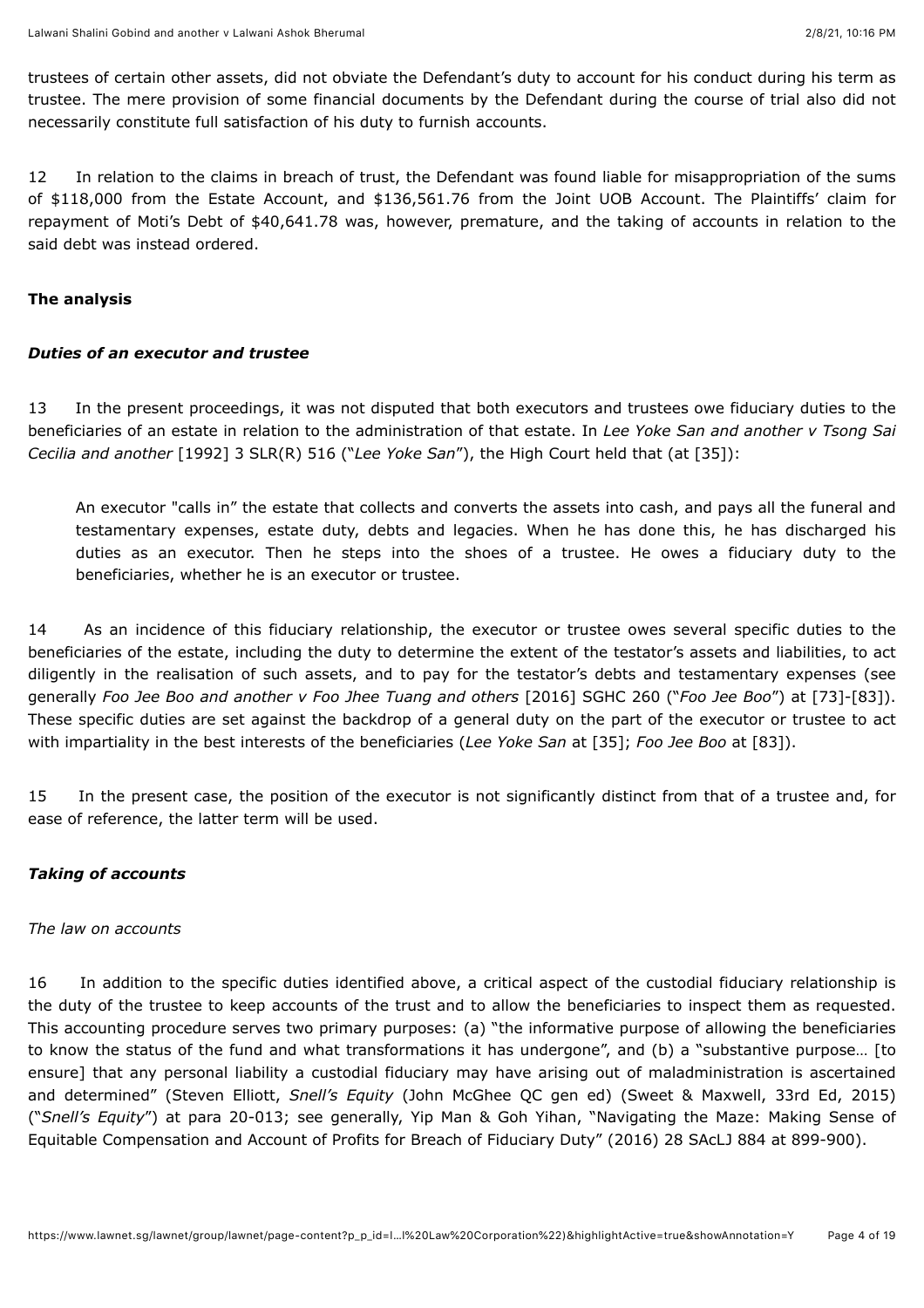17 Generally, the claim for an account on a common basis may be divided into three stages: (a) whether the claimant has a right to an account; (b) the taking of the account; and (c) any consequential relief (*Chng Weng Wah v Goh Bak Heng* [\[2016\] 2 SLR 464](javascript:viewPageContent() ("*Chng Weng Wah*") at [22], [38]).

18 In this case, it was not in dispute that the Plaintiffs, as beneficiaries of the Estate, had a *prima facie* right to take an account of the trust assets. As the Court of Appeal explained in *Foo Jee Seng v Foo Jhee Tuang* [2012] 4 SLR 339 ("*Foo Jee Seng*["\), "\[b\]eneficiaries are entitled, within proper bounds, to be furnished with an account of](javascript:viewPageContent() the funds in the trust" (at [87]).

19 For avoidance of doubt, even though there are often allegations of breach of trust that precede litigation on this matter, as was the case at present, the trustee's duty to furnish account is not contingent on any allegation or establishment of such breach. This was clarified by the Court of Appeal in *Foo Jee Seng* (at [87]):

There is no necessity to allege any breach of fiduciary duties on the part of the trustees. Of course, if there is such a breach, they would all the more be entitled to an account and if the trust were to suffer any loss on account of such breach, the trustees would be obliged to make good the same.

20 The duty to furnish account is continuous, on demand, and does not simply have to be discharged at the time of distribution of the trust assets. In the context of personal representatives, the High Court has rejected the proposition that such persons standing in a fiduciary position were only obliged to provide a full account of the estate to the beneficiaries at the time of distribution of the estate: "The duty in the case of a personal representative is a continuing duty, much like the duty imposed on a trustee..." (*Chiang Shirley v Chiang Dong Pheng* [\[2015\] 3 SLR 770](javascript:viewPageContent() ("*Chiang Shirley*") at [88]). This principle applies generally, including to executors, who in particular bear an additional obligation to submit full accounts for the beneficiaries' perusal and approval prior to their distribution of the assets comprising the estate (*Foo Jee Boo* at [80]).

21 There may be limits to the trustee's continuing duty to furnish account on demand. In *Foo Jee Boo*, the High Court observed that the court may decline to make an order for the taking of accounts in the exceptional case where "it would be oppressive to require the [trustee] to so account, or for some other good reason" (at [81]). One such situation may be where the demands are made without a reasonable interval between them, or without reasonable time for the trustee to furnish the necessary information. As the High Court in *Chiang Shirley* observed:

89 Whilst both trustees and personal representatives have a duty to maintain accounts and generally to provide them at the beneficiary's request, this does not mean that any beneficiary can keep on demanding accounts and information without giving the trustee/personal representative some respite. In my view, it is common sense that there must be reasonable intervals between the demands and a trustee/personal representative should not be considered to be in breach of trust simply because he does not always supply the documents and information immediately upon the beneficiary's demand. Whether the trustee/personal representative has complied with his duty to supply documents and information is a fact-sensitive exercise in every case.

22 A further situation where an order for the taking of accounts may not be granted is where the trustee, as an alternative to providing an actual account of the trust assets, is able to show on a balance of probabilities that he had entered into a settlement with the counterparty as regards the provision of the trust accounts. This follows from the Court of Appeal's decision in *Chng Weng Wah*: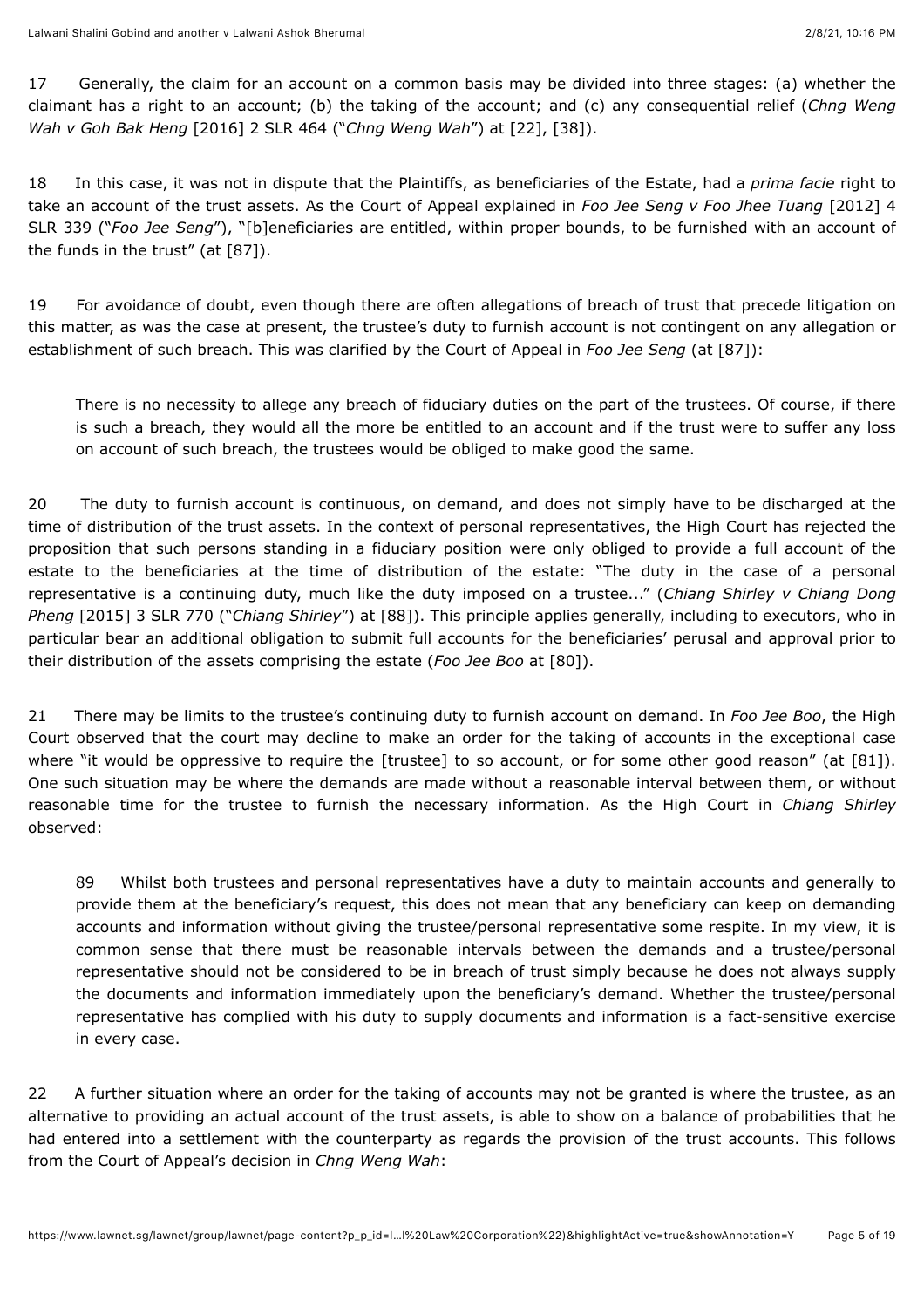38 … if a trustee is able to produce a document evincing both parties' agreement that accounts have been settled conclusively, in the absence of any other evidence to the contrary, that should suffice and the trustee should not be made to go through the laborious, and if we may add, unnecessary, process of providing an actual account in the course of defending the action…

39 While it is acknowledged that, unlike the example given in the preceding paragraph, Chng has not managed to produce any documentary evidence to show that parties had agreed that accounts have been settled, that does not necessarily lead to the conclusion that Chng has to provide an actual account in the course of defending the present claim by Goh. Based on the evidence that has been led (such as the correspondence between the parties), the court may be able to draw an inference, on a balance of probabilities, that settled accounts have *already been provided* (*ie*, at some earlier point in time)…

## [emphasis in original]

23 As regards the level of disclosure necessary to discharge the duty to furnish account on a common basis, regard must be had to the twin purposes of this duty as identified above. At its core, the accounting process is a means to hold the trustee accountable for his stewardship of trust property. Accordingly, the trustee must by this accounting process give proper, complete, and accurate justification and documentation for his actions as a trustee. This requires information as to the current status of, and past transactions that relate to, each of the constituent trust assets actually received by the trustee (see *Glazier Holdings Pty Ltd v Australian Men's Health Pty Ltd (No 2)* [\[2001\] NSWSC 6](javascript:viewPageContent() at [38]). What precisely is required for the discharge of this duty is fact-specific. More will likely be required for the specific assets and transactions against which there are allegations of breach of trust. More will also likely be required of a professional trustee, as compared to a non-professional trustee who may be granted "fair and reasonable allowances" (*Snell's Equity* at para 20-018). Thus, merely providing some financial documents in relation to the trust assets may not be enough (see, *eg*, *Foo Jee Boo* at [93]-[96]).

24 The taking of accounts on a common basis must, however, be distinguished from two related concepts.

25 First, it is different from the taking of an accounts on a wilful default basis (see *Chng Weng Wah* at [21]). Conceptually, the taking of accounts on a common basis supposes and requires no misconduct, while that on a wilful default basis is entirely grounded on misconduct (*Partington v Reynolds* (1858) 62 ER 98 at 99). Practically, in order to obtain an order for account on wilful default basis, it is necessary that the claimant allege and prove at least one act of wilful neglect or default (*Ong Jane Rebecca v Lim Lie Hoa and Others* [\[2005\] SGCA 4](javascript:viewPageContent() ("*Ong Jane Rebecca*") at [61]). Further, as the Court of Appeal explained in *Ong Jane Rebecca*, the taking of account on a wilful default basis is significantly more onerous for the trustee (at [55]):

… In a common or standard account… the trustee need only account for what was actually received and his disbursement and distribution of it. In an account on the basis of wilful default, the trustee is not only required to account for what he has received, but also for what he might have received had it not been for the default. In the latter case, the accounting party also carries a much more substantial burden of proof than that which applies to him in the case of a common account: see *Glazier v Australian Men's Health* (No 2) [\[2001\] NSWSC 6.](javascript:viewPageContent()

26 Second, the taking of accounts on either basis above should not be conflated with an account of profits. While there is a common aspect between the taking of accounts and the accounting of profits in that they both attempt to quantify the deficit, if any, in the trust fund that must be made good by the defendant to the claimant, the taking of accounts is a process, while accounting of profit is a remedy. Thus, an account of profits is usually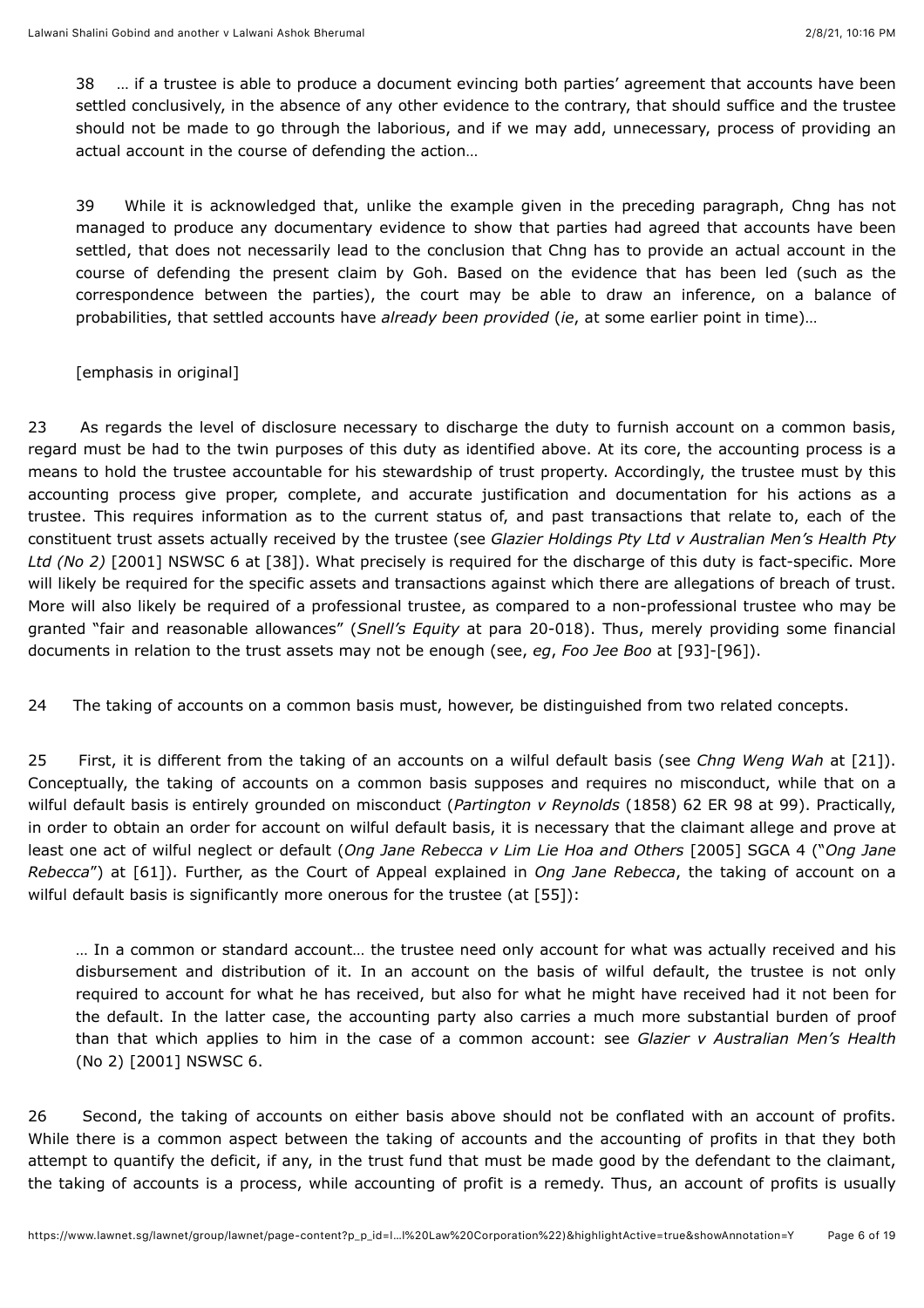the very relief sought by claimants, whereas the taking of accounts may only be the first step, to be followed by the beneficiary's objections to the accounts presented and his claim for specific reliefs (*Snell's Equity* at para 20- 017; Lord Millett NPJ, *Libertarian Investments Ltd v Hall* (2013) 16 HKCFAR 681 at [168]). There are other nuanced differences. For instance, the taking of accounts arises generally in custodial fiduciary relationships, such as *vis-à-vis* trustees, executors, or custodial agents. An account for profits, however, may be relevant as a remedy for the breach of any form of fiduciary duty, regardless of whether the relationship is predicated on the custody of assets. Indeed, an account of profits may exceptionally be invoked even in cases beyond the fiduciary context (*Ng Bok Eng Holdings Pte Ltd and another v Wong Ser Wan* [\[2005\] 4 SLR\(R\) 561](javascript:viewPageContent() at [54]). Further, the taking of accounts on a common basis, unlike an account of profits, is also not predicated on the allegation or establishment of a breach (see, in the context of partnerships, *Ang Tin Gee v Pang Teck Guan* [\[2011\] SGHC 259](javascript:viewPageContent() at [86]).

#### *The accounts sought by the Plaintiffs*

#### (1) General Accounts

<span id="page-6-1"></span><span id="page-6-0"></span>27 By virtue of the fiduciary relationship between the Defendant and the Plaintiffs, I granted the Plaintiffs' general claim for the taking of accounts in relation to the Estate Account and the monies due to the Estate pursuant to the Schedule of Assets. This was subject to the exclusion of certain assets which the Plaintiffs conceded had been properly administered[.](#page-16-1)<sup>[note: 2]</sup> The trustee's duty to furnish accounts being continuous and on demand[,](#page-16-2) disclosures in 2010 to 2012 of such estate accounts, <sup>[note: 3]</sup> even if assumed to be made fully and properly, did not suffice to discharge the Defendant's present duty to account.

28 Only specific assets were in dispute and they are dealt with below in turn.

(2) Shareholdings in Basco and Eltee

<span id="page-6-2"></span>29 The Plaintiffs sought an account of the Estate's shareholdings in Basco and Eltee. They alleged that the Defendant acted in breach of his fiduciary duties by, *inter alia*, under-declaring the shares in the Schedule of Assets, acting as the director of said companies in direct conflict of interest with the Estates, and not declaring dividends or attempting liquidation of the shares.<sup>[\[note: 4\]](#page-16-3)</sup>

<span id="page-6-3"></span>30 The Defendant denied all allegations of breach and raised two main arguments. First, he relied on cl 5 of the Testator's Will that the executors and trustees "shall have unfettered discretion to postpone the sale and conversionof any asset into cash".<sup>[note: 5]</sup> Second, the Defendant argued that as an executor he was only liable to account for the Estate's shares in Basco and Eltee, and not the assets and liabilities underlying those shares. This was also premised on the narrow language of the Plaintiffs' Statement of Claim. To this end, the number and value of the relevant shares had been obvious to the Plaintiffs as early as February 2001 and had since remained unchanged. No dividends had been declared by the two companies. The Defendant had thus properly fulfilled his duty to account in relation to Basco and Eltee.<sup>[\[note: 6\]](#page-16-5)</sup>

31 The Defendant further argued that the claims in relation to Basco and Eltee were moot as the Plaintiffs had accepted his offer, conveyed on the first day of trial, that he would:

<span id="page-6-5"></span><span id="page-6-4"></span>(a) transfer all shares owned by the Estate in Basco and Eltee to the Plaintiffs in lieu of sale of those shares within two weeks from the first day of trial[;](#page-16-6)<sup>[note: 7]</sup> and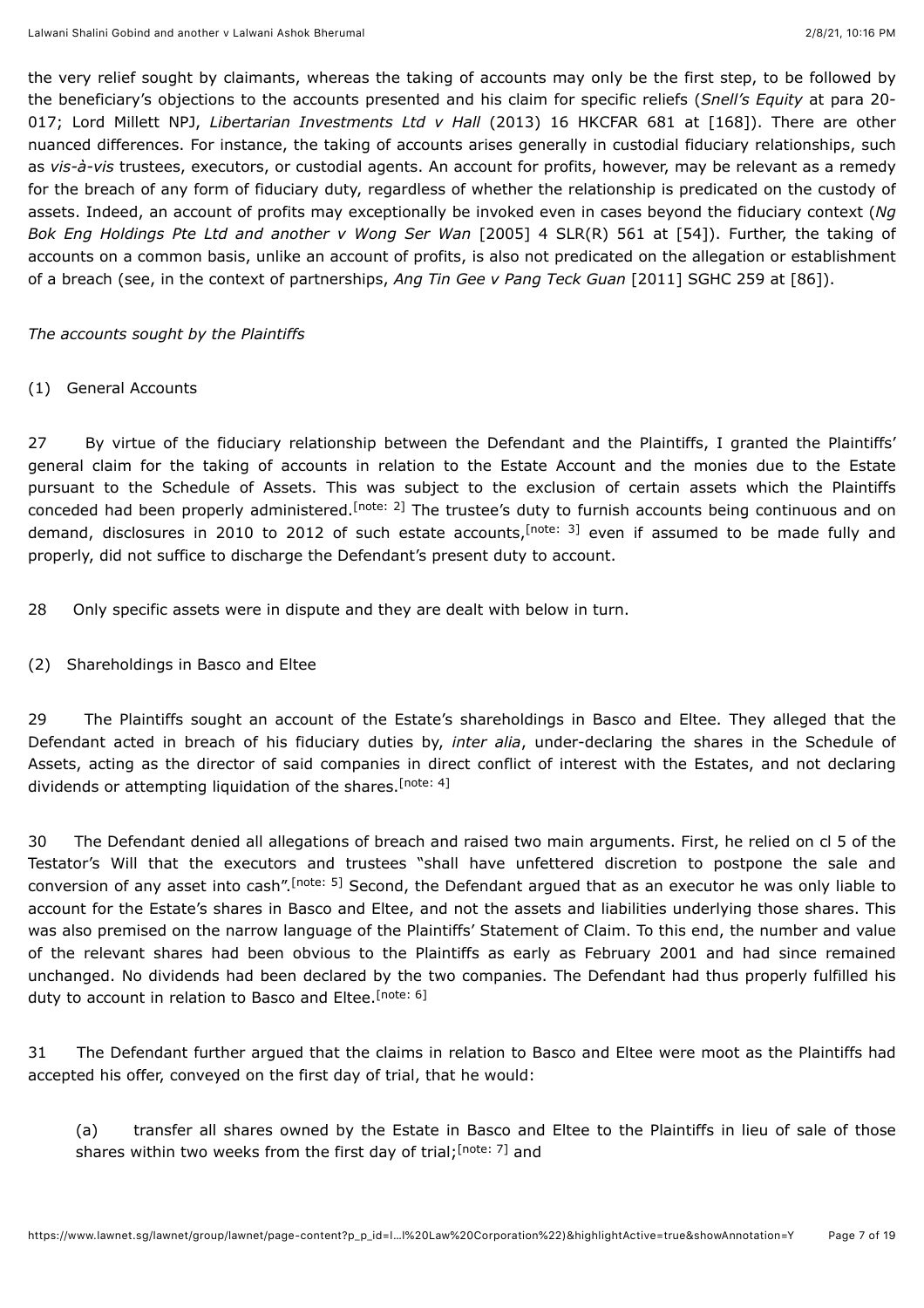<span id="page-7-1"></span><span id="page-7-0"></span>(b) provide the Plaintiffs with copies of the audited financial statements of Basco and Eltee for the period from 2011 to 2014 by the end of the first day of trial.<sup>[\[note: 8\]](#page-16-7)</sup>

32 The Plaintiffs accepted the Defendant's offer of transfer and disclosure, but argued that the Defendant's selective disclosure did not sufficiently discharge his duty to account. In any event, by the accounts provided, the Defendant's remuneration as director of Basco and Eltee was far too exorbitant as it depleted almost the entirety of the rental incomes generated by the two companies.<sup>[\[note: 9\]](#page-16-8)</sup>

33 As the shares in Basco and Eltee had been transferred over by the Defendant to the Plaintiffs, I made no specific order in respect of these shareholdings. However, for avoidance of doubt, accounts in respect of Basco and Eltee may still be covered by my general order as to the accounts to be taken pursuant to the Schedule of Assets. The Defendant bore a duty to account for his conduct *during his term* as a trustee, which was not extinguished by the *subsequent* transfer of the Basco and Eltee shares to the Plaintiffs. As a matter of law, the disclosure of corporate documents and financial statements, audited or otherwise, also would not necessarily discharge the Defendant's duty to account. To the extent that the Defendant sought to rely on a document dated more than 15 years ago and an assertion that affairs remained unchanged since the Testator's death as satisfactory discharge of his duty to account[,](#page-16-9) <sup>[note: 10]</sup> I could not accept that as the trustee's duty to account is continuous and on demand. The Plaintiffs' request for trust accounts was not so unreasonable or oppressive in the circumstances as to fall within the narrow limits to the trustee's duty to account as identified by the High Court in *Chiang Shirley* and *Foo Jee Boo*.

<span id="page-7-2"></span>34 Nor did I consider appropriate to infer, from the transference of shareholdings and the disclosure of certain financial statements, that there had therefore been a settlement of the Plaintiffs' claim. A settlement connoted a release by the Plaintiffs of the Defendant's duty to account, and the burden of proof of such release rested on the Defendant (*Chng Weng Wah* at [24]; *Snell's Equity* at para 20-016). The Plaintiffs' agreement to the transfer of shareholdings in a bid to take over trust administration cannot be construed as their agreement to release the Defendant of his existing duty to account in relation to his tenure as trustee. There was also no indication that the Plaintiffs considered the mere disclosure of the companies' audited financial statements as satisfaction of their claim in respect of Basco and Eltee. Indeed, at the time of acceptance of the Defendant's offer to disclose, the Plaintiffs had not assessed the financial statements and was not fully appraised as to what information would be disclosed. Any inference of settlement would thus have been artificial.

35 A trustee may discharge his responsibility, as noted by the Court of Appeal in *Chng Weng Wah*, by providing accounts in the midst of proceedings for such accounts: "it is accepted that a trustee may, at the first stage of the claim [*ie*, when establishing a right to account], be able to prove that he or she no longer owes a duty to account by *providing an actual account* in the course of legal proceedings" [emphasis in original] (at [38]). However, that must be a full and proper account; where there has been anything less than proper, complete, and accurate disclosure, an order may still be made despite the attempt to stave things off late in the day.

## (3) Interest in Bob's

36 Bob's partnership had as its only substantial asset a property located at 865 Mountbatten Road #01-63 Katong Shopping Centre Singapore ("the Katong Property"). The three registered proprietors of the Katong Property were the Testator, Moti, and Bhagwan. The Plaintiffs thus submitted that as beneficiaries of the Testator's estate, they were entitled to a one-third share of the proceeds of the Katong Property and an account of the same. They also pointed out that the Defendant had been declaring the 1st Plaintiff's share of profits in Bob's to the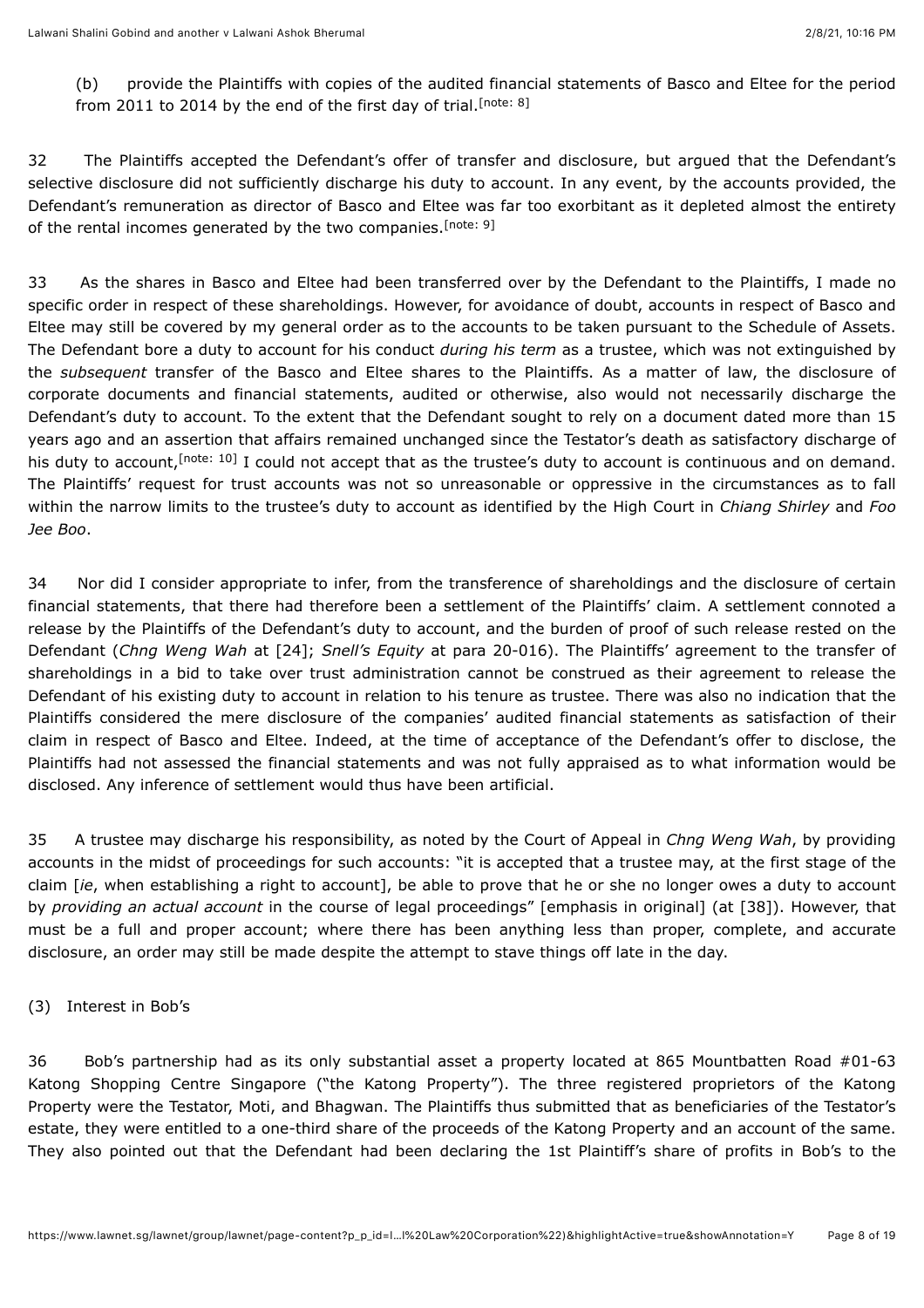<span id="page-8-0"></span>Inland Revenue Authority of Singapore for the purpose of tax assessment between 2007 and 2014, when no such profits had in fact been paid out. It was only on the 1st Plaintiff's enquiry that the Defendant returned to the 1st Plaintiff her relevant tax payments.<sup>[\[note: 11\]](#page-16-10)</sup>

<span id="page-8-1"></span>37 The Defendant submitted that he could not sell the Katong Property because the title deeds to the said property were missing, and none of the family members was prepared to administer the relevant portion of Jiwan's estate in order to deal with his one-third interest in the property.<sup>[note: 12]</sup> In these circumstances, the Defendant acted reasonably in leasing out the Katong Property. However, the rental proceeds were retained by Rajan, against whom the Defendant could not in good conscience take legal action. This was because Rajan suffered from a medical condition and had undertaken to repay, after the sale of the Katong Property, the excess of the retained rental proceeds over his entitlements in the sale proceeds. The Defendant therefore offered that the Plaintiffs be substituted as executors so that they may directly pursue their claim against Rajan if they so wished. The Defendant also admitted to making the tax declarations over the 1st Plaintiff's share of profits, which he conceded had not been distributed but, rather, kept in Bob's bank account which was maintained by Rajan.<sup>[\[note: 13\]](#page-16-12)</sup>

<span id="page-8-4"></span><span id="page-8-3"></span><span id="page-8-2"></span>38 The Defendant further maintained that the Katong Property was only registered in the names of the Testator, Bhagwan, and Jiwan "for convenience". There had in fact been an agreement between the five brothers to share equallythe proceeds of sale from the Katong Property.<sup>[note: 14]</sup> The Estate was thus only entitled to 20% of the interest in Bob's and the attendant profits.<sup>[\[note: 15\]](#page-16-14)</sup>

<span id="page-8-5"></span>39 On the first day of trial, the Defendant also undertook to provide the Plaintiffs with copies of Bob's audited financial statements for the financial years 2011 to 2015.<sup>[\[note: 16\]](#page-16-15)</sup>

<span id="page-8-6"></span>40 In reply, the Plaintiffs rejected the Defendant's reliance on Rajan's promise to repay rental proceeds as, *inter alia*, Rajan was not a registered proprietor and had no interest in the Katong Property; there would thus be no sale proceeds on which Rajan could rely to repay the retained rental proceeds.<sup>[\[note: 17\]](#page-16-16)</sup>

41 Having heard the parties, I granted the Plaintiffs' prayer for the taking of accounts in Bob's, including but not limited to any dividend payments and interest. As stated above, the mere provision of financial statements did not necessarily discharge the Defendant's duty to account for his conduct as trustee during his term as such. Even if the Plaintiffs were substituted as executors and trustees, the Defendant remained liable to account for his conduct during his term as trustee. No limits on the Defendant's duty to account were found applicable.

<span id="page-8-9"></span><span id="page-8-8"></span><span id="page-8-7"></span>42 In relation to the Defendant's claim of an informal arrangement to share equally the proceeds of the Katong Property amongst all five brothers, including himself and Rajan, that was not proven by the evidence. No objective evidence even suggestive of such an arrangement was adduced, and the Defendant conceded at trial that none was available[.](#page-16-17)<sup>[note: 18]</sup> In fact, an application filed earlier in the High Court had made express reference to the three registered proprietors' interest in the Katong Property, and none to that of Rajan and the Defendant.<sup>[\[note: 19\]](#page-16-18)</sup> The Defendant also conceded that no step had been taken to rectify the land register, or to draw up a separate deed or other documentation, to reflect the informal arrangement alleged.<sup>[note: 20]</sup> The arrangement as alleged was simply not reflected on the title, nor caveated in any way. This was despite the fact that the Defendant had been of age at the time of acquisition of the Katong Property, and could have been included as a registered proprietor then orany time since.<sup>[note: 21]</sup> Nothing showed that the state of affairs on the land register was inaccurate or incomplete. For these reasons, I did not accept the existence of the informal arrangement, and was of the view that accounts ought to be taken on the basis of what was reflected on the land register.

#### <span id="page-8-10"></span>(4) Property Proceeds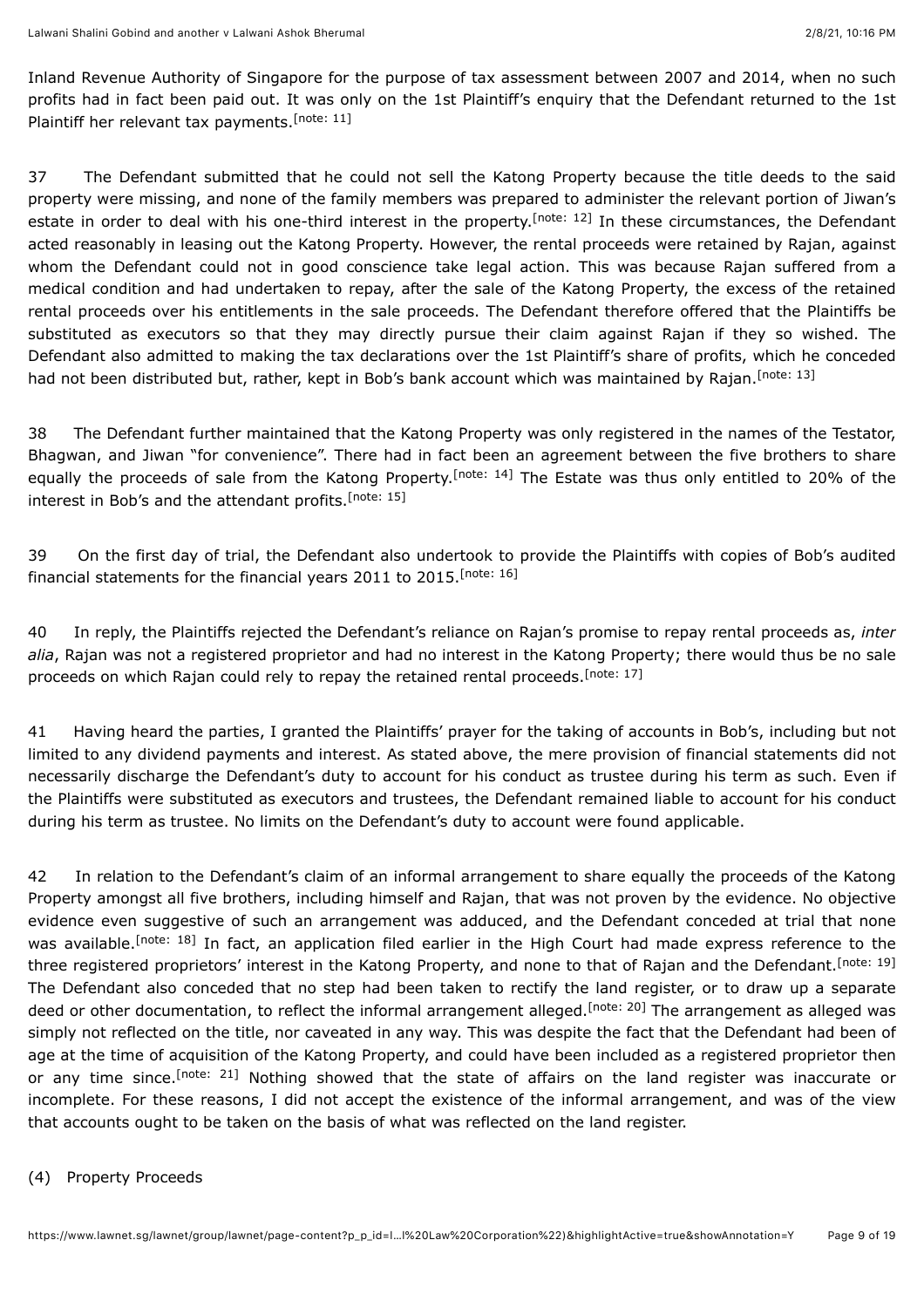43 The Plaintiffs sought an account of the quantum and location of the Estate's share in the Property Proceeds. They argued that the Defendant's piecemeal and belated updates during the litigation process did not suffice. The Plaintiffs also averred that the lawyer who read the Testator's will to them had informed all parties present that some compensation monies relating to the Stamford House had yet to be distributed. As such, they denied that distribution of proceeds had been completed during the Testator's lifetime.<sup>[\[note: 22\]](#page-16-21)</sup>

<span id="page-9-2"></span><span id="page-9-1"></span><span id="page-9-0"></span>44 In relation to the North Bridge Road Property, the Defendant submitted that he had properly accounted for the Estate's share in the compensation monies. He pointed to certain figures in the Plaintiffs' case which he argued wouldnot have been known had there not been proper disclosure.<sup>[note: 23]</sup> In relation to the Stamford House, the Defendant argued that all proceeds had been distributed during the Testator's lifetime; no monies remained unaccounted for. Further, the sale proceeds should be received by Basco as the owner and not the Estate; the Plaintiffs were thus not the proper plaintiffs[.](#page-16-23)<sup>[note: 24]</sup> Before me, the Defendant also maintained that he was not in a position to answer questions about the Stamford House as its acquisition and sale had been completed a long time ago, when the Testator was still alive. As such, the Defendant had not seen it as necessary to make enquiries as to the proceeds since that was "water under the bridge".<sup>[\[note: 25\]](#page-16-24)</sup>

<span id="page-9-4"></span><span id="page-9-3"></span>45 I did not agree with the Defendant's submission that he had fully accounted for the proceeds from the sale of the North Bridge Road Property. The evidence before me was ambiguous at best. The Defendant himself acknowledged that the Plaintiffs may have been "misconceived" as to the numbers allegedly provided to them, and there was no allegation that such confusion was not *bona fide*.<sup>[note: 26]</sup> Having regarding to the objective of trustee accountability, the onus remained on him to clarify, where necessary, the justifications for his action or inaction in respect of the trust assets, particularly if he knew that there was *bona fide* confusion on the part of the beneficiaries. Indeed, it appeared to me that such early resolution of doubts would ordinarily be in his own interests.

<span id="page-9-5"></span>46 In any event, I did not agree with the premise of the Defendant's submission. Even taking his case at the highest, disclosure of the state of affairs in relation to the sale proceeds of the North Bridge Road Property in 2011 by way of a lawyer's letter, and in 2012 at a meeting between the parties, did not in this case constitute satisfactory discharge of his duty to account at or around the commencement of this suit in 2015[.](#page-17-1) [note: 27] The trustee's duty to account is continuous and on demand, and there was again no indication of oppression or unreasonableness on the part of the Plaintiffs. My general order as to accounts thus included accounts as to the proceeds of the North Bridge Road Property.

<span id="page-9-6"></span>47 The position in relation to the proceeds from the Stamford House could not be resolved on the evidence before me, and I accordingly left the determination of that to the taking of accounts. For avoidance of doubt, the Defendant as trustee was liable to account for his conduct during his term as trustee, which includes both action and inaction, in relation to these proceeds. The mere fact that the proceeds had been obtained by the family a long time ago did not mean it was thus, as he claimed, "water under the bridge" and beyond the scope of his trusteeship[.](#page-17-2)<sup>[note: 28]</sup> I also did not accept the Defendant's tenuous reasoning that the Plaintiffs were not entitled to such an account as the Estate owned the Stamford House indirectly through Basco, which was also the Estate's asset.<sup>[note: 29]</sup> The Stamford House and the proceeds therefrom were thus caught within the scope of my general order as to accounts.

## <span id="page-9-7"></span>(4) Estate's interest in Lilan's estate

<span id="page-9-8"></span>48 The Plaintiffs claimed for an account of the Estate's share in the estate of Lilan, who is the Testator's and the Defendant's mother. They argued that the Defendant's reliance on the litigation process to give piecemeal accounts did not suffice[.](#page-17-4)<sup>[note: 30]</sup> In response, the Defendant claimed that Lilan's estate had been fully distributed and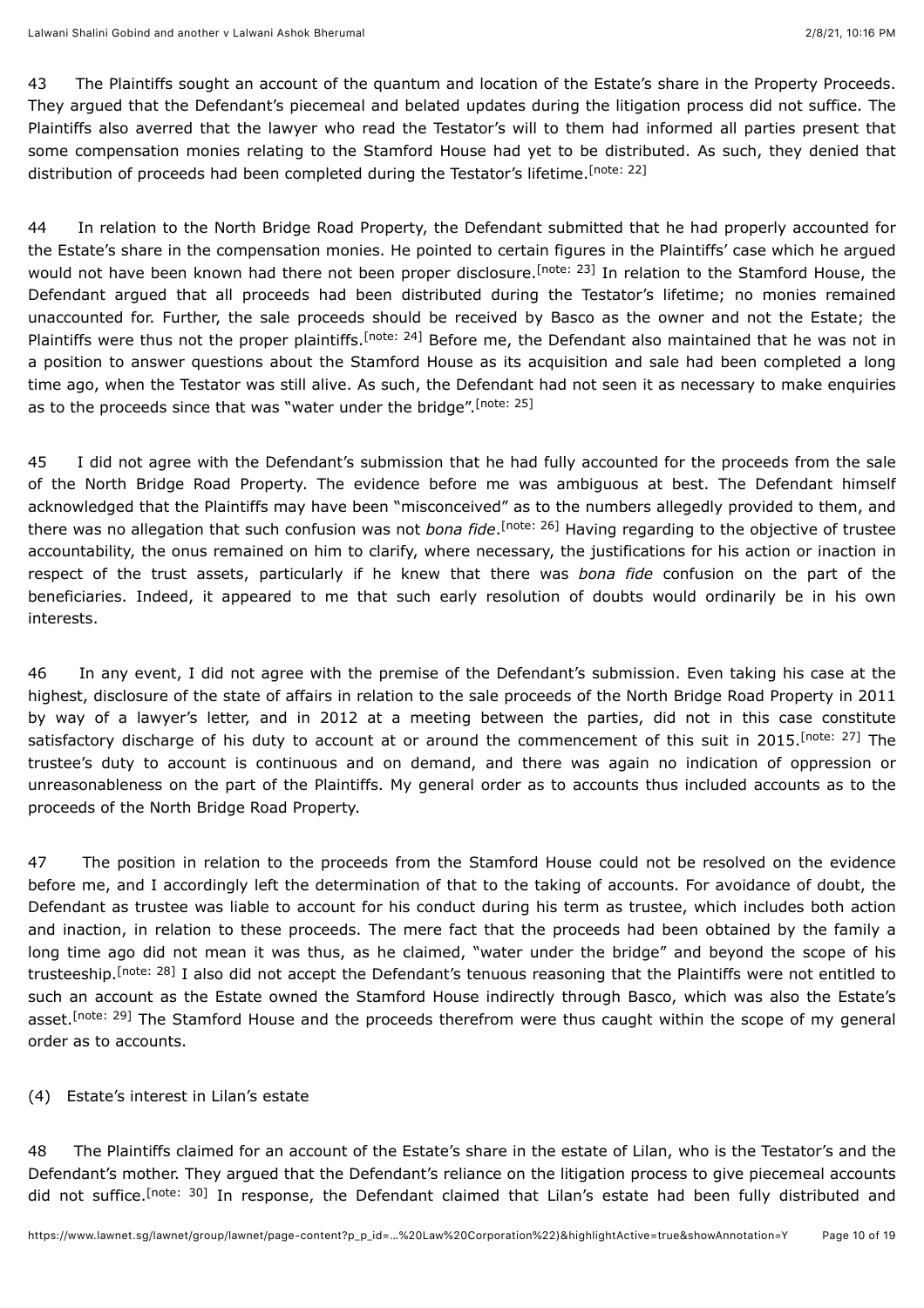<span id="page-10-0"></span>accounted for. He also contended that this issue was moot as the 1st Plaintiff had confirmed in cross-examination [that she had been given sufficient documentation to satisfy herself as to the proper distribution of this asset.](#page-17-5)<sup>[note:</sup> 31]

- <span id="page-10-1"></span>49 The relevant extract of the cross-examination read as follows: [\[note: 32\]](#page-17-6)
	- Q: … I'm asking you to take a look at the defendant's core bundle again. Again, I refer to you the same set of documents from tab G onwards. I'm asking you to take a look at tab H. Do you see the letter [at] tab H dated 1st of November 2011?
	- A: Yes. Yes.
	- Q: So this is a letter written by Madhavan Partnership to your uncles and solicitors. And the title of this letter says "FINAL DISTRIBUTION OF MONIES", "ESTATE OF LALWANI LILIAN BHERUMAL", correct?
	- A: Yes.
	- $O:$ So if you look at paragraph 22---or second paragraph of this letter, it says that:

[Reads] "As instructed by our clients as Administrators of the above-captioned 19 Estate, we are proceeding to make the final distribution of monies to the five (5) beneficiaries of the Estate on 1st"-- -of---"November 2001."

Right?

- A: Yes.
- Q: And on the next page, there's a breakdown of the various amounts to be paid. So do you agree that this letter actually confirms that the final distribution of monies from your grandmother's estate had already been done at that point in time?
- A: Yes.
- Q: So do you accept that there are no monies to be distributed from your grandmother's estate anymore?
- A: Yes, I accept that now that I have the information.
- Q: Thank you.

50 In my judgment, this extract could not bear the weight that the Defendant placed on it. Taken in its proper context, the 1st Plaintiff's concession was that she accepted that there were no more monies to be distributed from Lilan's estate to the Testator's Estate. That related to the proper discharge of duties by the executor of *Lilan's estate*. That was not the same as a concession that she had no more concerns or queries as to the Defendant's conduct as trustee and executor of the *Testator's Estate*. The status of the monies that had been paid from Lilan's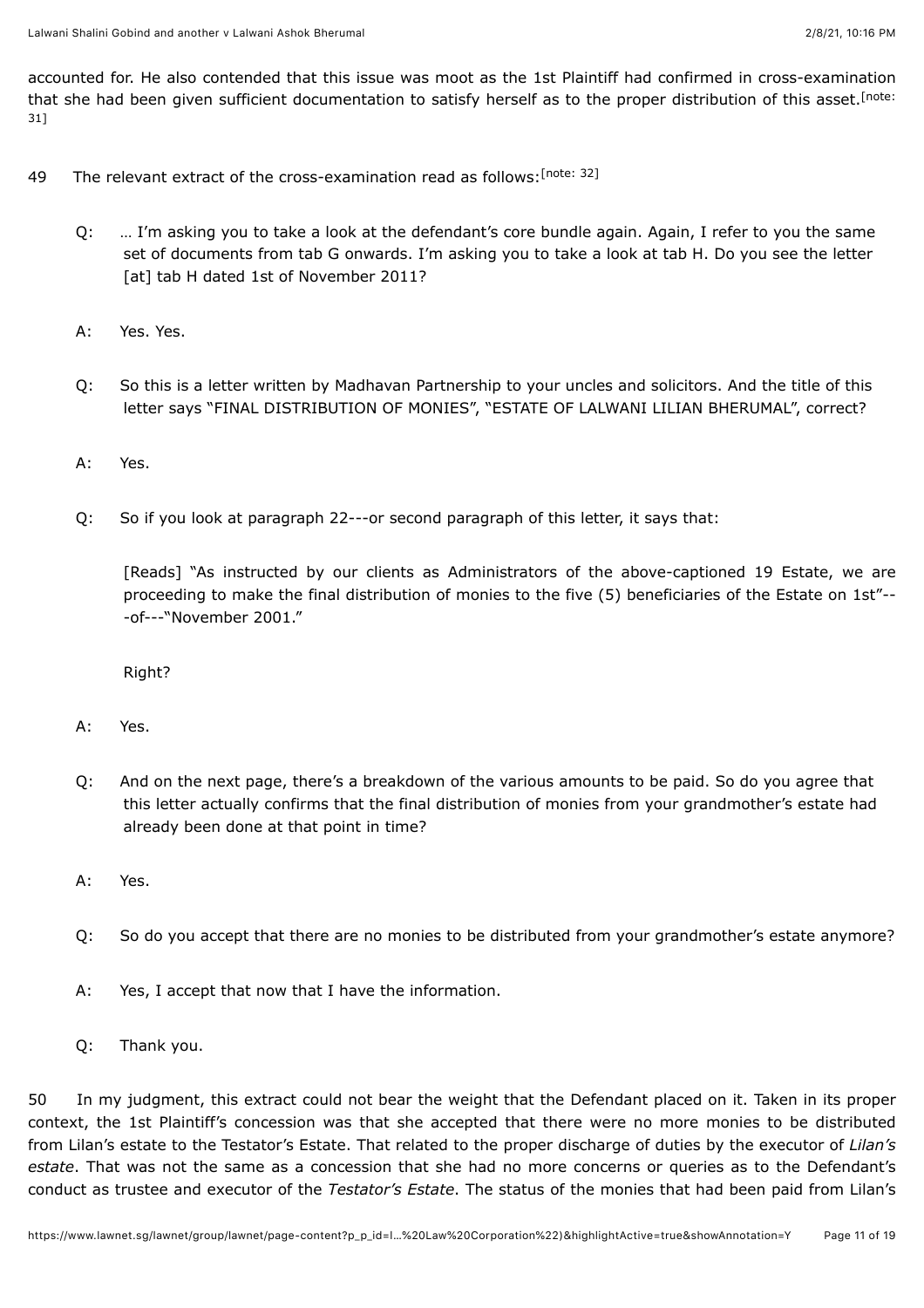estate to the Testator's Estate remained in question. Thus, the Plaintiffs' claim for accounts in relation to the proceeds of Lilan's estate remained a live one. The facts also did not show that the Plaintiffs' request for accounts was unreasonable, or that an inference of settled accounts relating to the Defendant's conduct as trustee was justified. On balance, therefore, I was of the view that it would only be prudent to grant the Plaintiffs' prayer for an account of the Estate's share in Lilan's estate.

## *Misappropriation of trust funds*

51 The Plaintiffs' second set of claims related to three specific sums which they alleged the Defendant had misappropriated in breach of his fiduciary duties. Ordinarily, the taking of accounts on a wilful default basis would have been ordered. In this case, however, evidence had already been led as to the breach of trust and the loss suffered by the Estate. As such, no further order for accounts for wilful default would be necessary, and I made orders dealing directly with the specific claims.

#### *Unauthorised withdrawals from the Estate Account*

<span id="page-11-1"></span><span id="page-11-0"></span>52 The Plaintiffs alleged that the Defendant had withdrawn a total sum of \$118,000 from the Estate Account over 13 occasions between December 2010 and February 2012, and that such withdrawal was without basis and in breach of trust.<sup>[note: 33]</sup> They further contended that the Defendant's various promises to pay back this sum to the Estate ought to be construed as an admission of his appropriation of the Estate's assets for personal use. [\[note: 34\]](#page-17-8)

<span id="page-11-2"></span>53 The Defendant conceded that he had withdrawn a total of \$118,000 but gave two justifications. First, he regarded his withdrawal of the sum as a loan by the Estate to him pending resolution of dispute with the Plaintiffs. [\[note: 35\]](#page-17-9) Second, he claimed that the Estate owed him \$235,385.52 (being half of \$470,771.04) by virtue of his half-share in the constituent shares of the CDP Account, which proceeds had been deposited into this Estate Account. Based on this entitlement, the Defendant submitted that he was entitled to set off the Plaintiffs' claim for \$118,000 against his half-share entitlement against the Estate of \$235,385.52, such as to derive a balance of \$117,385[.](#page-17-10)52 remaining due and owing to him by the Estate.<sup>[note: 36]</sup> The Plaintiffs' claim was thus allegedly extinguished.

<span id="page-11-3"></span>54 Having considered the evidence, I did not accept either of the Defendant's justifications. It was not disputed that the Defendant had withdrawn the sum of \$118,000 from the Estate Account, and that that sum was part of the trust assets. It was thus incumbent on the Defendant to bring evidence to show that he had a good basis for making such withdrawal. The Defendant had not done so.

<span id="page-11-5"></span><span id="page-11-4"></span>55 First, in respect of the purported loan, no legal authority was cited for the proposition that a trustee could unilaterally take a loan from the trust assets. Indeed, it was not apparent to me how this loan would be a proper discharge of the Defendant's duty to act in the best interests of the beneficiaries. This was particularly so when the Defendant had conceded that the purported loan had been taken for his personal use, *eg*, to pay for his daughter's education[.](#page-17-11)<sup>[note: 37]</sup> No evidence was also brought before me as to the terms of this purported loan, such as the durationor nature of the repayment obligations.<sup>[note: 38]</sup> Nor was evidence presented to show that the fully informed consent of both beneficiaries to the loan had been obtained at any material time. Indeed, as it appeared that the Defendant had discarded this justification by the time of his closing submissions, I make no further comment in this regard.

56 Second, in respect of the Defendant's claim as to set-off, I did not accept his assertion that he was entitled to a half-share of the constituent shares of the CDP Account.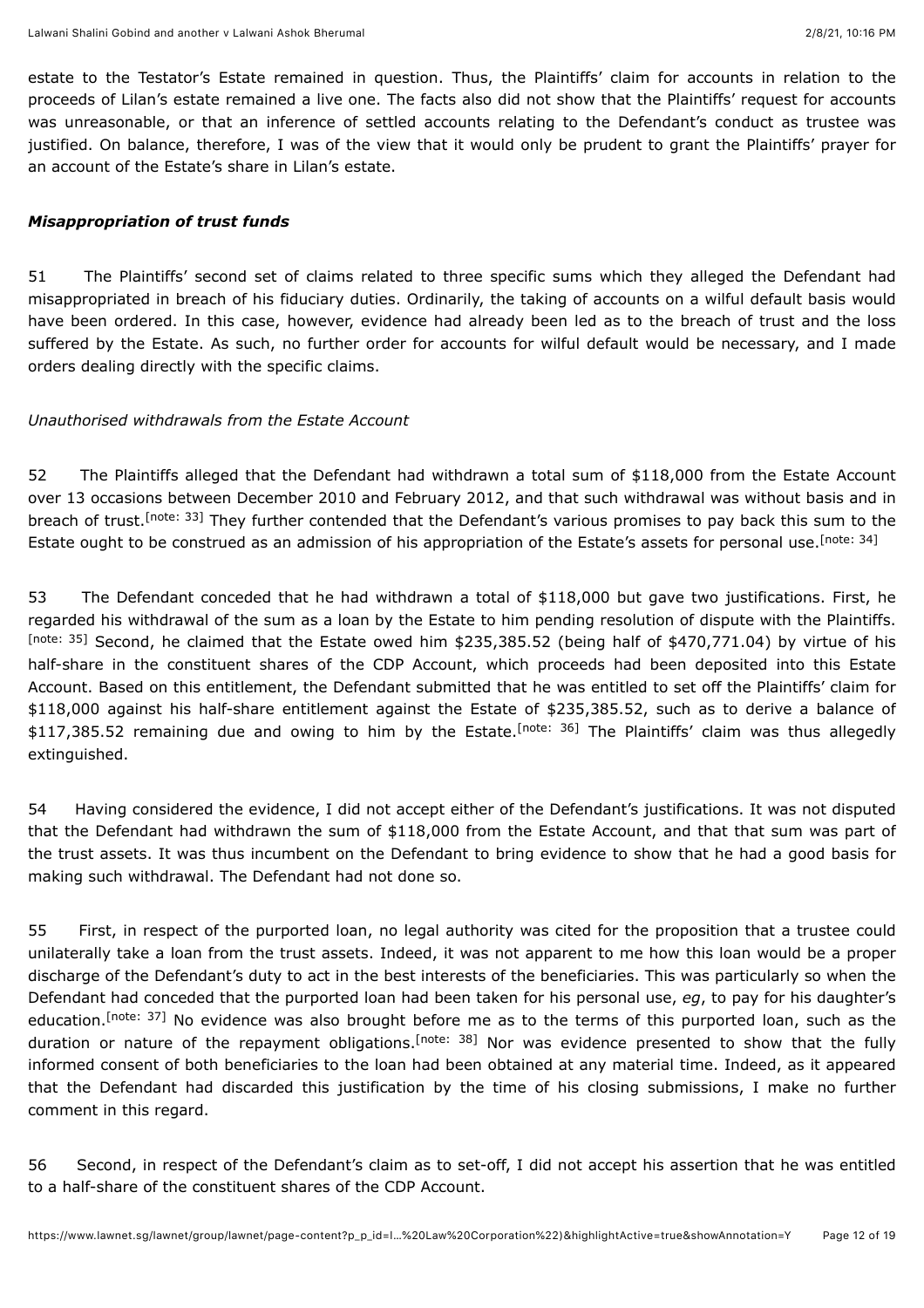<span id="page-12-0"></span>57 I turn to the evidence. It was undisputed that the CDP Account was at all material times held in the Testator's sole name, subject to the caveat that, at an earlier point in time between 1993 and 1997, the said accounthad been held in the joint names of the Testator and the Defendant.<sup>[note: 39]</sup> The Plaintiffs conceded this, but argued that the conversion of the ownership of the CDP Account from joint names to the Testator's sole name meant that all shares and securities in that account belonged entirely to the Testator, and that it was indeed the Testator's intention by such conversion to make clear the extent of his ownership.<sup>[\[note: 40\]](#page-17-14)</sup>

<span id="page-12-2"></span><span id="page-12-1"></span>58 The Defendant argued that, even though the CDP Account had been in formality under the Testator's sole name, the said account was in truth under the joint ownership of the Testator and the Defendant, by virtue of whichhis half-share entitlement arose.<sup>[note: 41]</sup> The conversion of account ownership from the Testator's and Defendant's joint names to the Testator's sole name was only because of an purported change in rule by the Singapore Exchange Limited ("SGX") between 1993 and 1997 that CDP accounts must be operated in sole and not joint names.<sup>[\[note: 42\]](#page-17-16)</sup>

<span id="page-12-5"></span><span id="page-12-4"></span><span id="page-12-3"></span>59 I was unconvinced by the Defendant's assertion as to the motivation underlying the conversion of ownership of the CDP Account. In cross-examination, he conceded that he had no supporting evidence of this purported SGX rulechange.<sup>[note: 43]</sup> The Defendant averred that he made telephone enquiries with SGX through their "normal enquiryline", but could not recall with whom he had spoken.<sup>[note: 44]</sup> He further testified that he had gone down to the CDP office at Buona Vista twice to make enquiries personally, and had received responses that the office did not have "records going back that far"[,](#page-17-19)<sup>[note: 45]</sup> but produced no documentary evidence or contemporaneous record of what had transpired. Even if his account was to be believed, the CDP's response was at best ambiguous and did not aid the Defendant's case.

<span id="page-12-6"></span>60 On the other hand, the Plaintiffs tendered an e-mail correspondence with SGX dated 11 August 2016, in which the 1st Plaintiff had written to SGX asking if two siblings would be able to jointly hold a single CDP account (a) at the time of the e-mail, and (b) between January 1993 and December 1999. In an e-mail response dated 11 August 2016, Yasmin Yusay, a CDP representative of SGX stated that: [\[note: 46\]](#page-17-20)

- <span id="page-12-7"></span>(a) a CDP joint account was available to anyone, regardless of relationship, so long as both persons were of age and not undischarged bankrupts; and
- (b) the "opening of CDP joint accounts is available eversince [sic] CDP's inception in 1987".

61 The Defendant sought to raise doubts as to the authenticity and probative value of this e-mail by arguing, *inter alia*, that nothing was known of the CDP representative and that the response was too vague to be helpful. This did not take him too far. SGX's e-mail response was, on the whole, unequivocal and directly responsive to the 1st Plaintiff's questions, which were framed appropriately given the issues in this case. While I accepted that the manner in which the evidence was presented was not ideal, there was some irony in the Defendant's contentions as he too did not call as witnesses the CDP officers to whom he personally spoke at CDP's Buona Vista office. In his closing submissions, the Defendant challenged the admissibility of the e-mail correspondence, but did not makeclear his legal basis for doing so.<sup>[note: 47]</sup> Even if I were to rule in his favour, there remained nothing before me to support the Defendant's assertion that there had been a CDP rule change which motivated the conversion of ownership of the CDP Account.

<span id="page-12-8"></span>62 In the circumstances, I preferred the Plaintiffs' case that the reason for the conversion of the CDP Account from the Testator's and Defendant's joint names into the Testator's sole name was not the CDP rule change, but rather to make clear the Testator's whole entitlement to the constituent shares in that account. Further, I did not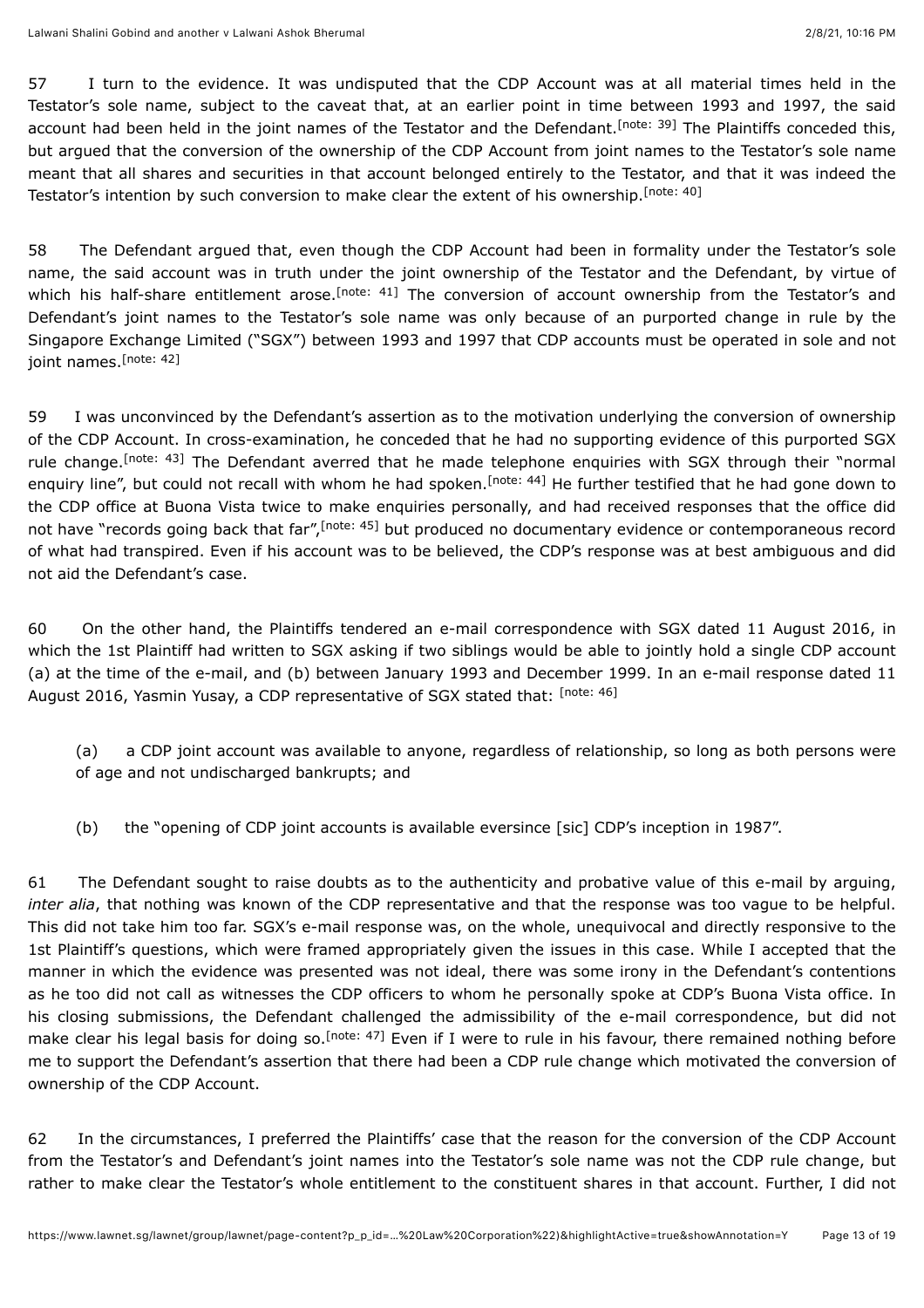<span id="page-13-2"></span><span id="page-13-1"></span><span id="page-13-0"></span>accept that the existence of a linked joint account to CDP Account *ipso facto* meant that the constituent shares were thus jointly owned by the Defendant and Testator[.](#page-17-22)<sup>[note: 48]</sup> This was so particularly as the Defendant had conceded that he had no evidence of his contribution to the joint account.<sup>[note: 49]</sup> In his closing submissions, the Defendant criticised the manner in which the Plaintiffs' cross-examination questions had been framed[,](#page-17-24) [note: 50] but these were matters which he could and should have addressed in re-examination. The finding that these shares were wholly owned by the Testator was also consistent with the position declared by the Defendant himself to the Commissioner of Estate Duties in the Statement of Assets, under which the Testator was attributed full ownership of such shares, and the Defendant made no caveat of his interest therein even though he did so *vis-à-vis* other assets against which he claimed an entitlement.<sup>[\[note: 51\]](#page-17-25)</sup>

<span id="page-13-6"></span><span id="page-13-5"></span><span id="page-13-4"></span><span id="page-13-3"></span>63 The Defendant also made general attacks against the reliability of the Plaintiffs' testimony. He claimed that he had a "long-standing personal and business relationship with the Testator" and was thus more likely to be privy to matters which the Plaintiffs were not made aware.<sup>[note: 52]</sup> He also criticised the Plaintiffs for being laypersons unfamiliar with business affairs, particularly those of the Testator and the Defendant.<sup>[note: 53]</sup> In contrast, the Defendant pointed out that he had clearly been placed in a position of trust by the Testator, as evidenced by his appointment as executor of the Testator's estate.<sup>[note: 54]</sup> These arguments were neither here nor there. Even taking them at the highest, they did not lead to the conclusion that the Defendant had a half-share entitlement in the CDP Account.

<span id="page-13-7"></span>64 In fact, on the preponderance of evidence, I found that the Defendant's claim *vis-à-vis* the CDP Account was more likely than not an afterthought designed to justify his unauthorised withdrawals. As mentioned, the Defendant's position as to his interest in the Estate Account, or in the constituent shares of the CDP Account, was never conveyed to the Commissioner of Estate Duties at any time during or after the process of finalising the Testator'sSchedule of Assets.<sup>[note: 55]</sup> In fact, the Defendant conceded that he had in the final Schedule of Assets listed the constituent shares in the CDP Account as being wholly owned by the Testator, with no caveat as to his own entitlement therein.<sup>[\[note: 56\]](#page-17-30)</sup>

<span id="page-13-11"></span><span id="page-13-10"></span><span id="page-13-9"></span><span id="page-13-8"></span>65 Further, in the course of communications between the 1st Plaintiff and the Defendant in 2012, the Defendant also did not make any mention of his interest in the Estate Account or CDP Account. Rather, the clear presumption shared by the parties in 2012 had been that the Defendant would return the sums withdrawn as they were in the natureof a loan.<sup>[note: 57]</sup> The Defendant's silence was all the more telling when he raised no issue or protestation, even after the 1st Plaintiff had given him clear instructions to prepare a cheque for the *entire balance* of the Estate Account, and unequivocally referred to a sum of \$118,000 which the Defendant was said to owe to the beneficiaries.<sup>[note: 58]</sup> I did not accept the Defendant's explanation that he had kept silent because he wanted to waitfor the 1st Plaintiff to cool off.<sup>[note: 59]</sup> The e-mail exchange between the parties at that time was not particularly heated, and the allegations made by the 1st Plaintiff were so blatantly contradictory to the Defendant's alleged entitlement that it would only have been reasonable for him to refute them or, at the very least, make an express caveat in respect of them. Instead, the Defendant only informed the Plaintiffs of his alleged entitlement to the CDP Account during a meeting with the 1st Plaintiff sometime in late 2013[.](#page-18-3)<sup>[note: 60]</sup> Given that the Testator had passed away in 1999, and the many opportunities to raise this issue in the interim, the assertion of entitlement in late 2013 was simply far too late to be explained on the basis of ordinary delays in communication. Even accounting for some degree of informality in the dealings between the Defendant and the Plaintiffs, who were after allfamily and operated on some degree of trust at least initially,<sup>[note: 61]</sup> the Defendant's evidence as to his entitlement did not, to my mind, stand scrutiny.

<span id="page-13-13"></span><span id="page-13-12"></span>66 Apart from the facts, the Defendant also did not establish the legal basis of his case. In particular, no authority was cited for the proposition that the Defendant had been entitled to set off a personal claim by him, as against the property of the trust. Indeed, there was authority that a "[s]et-off is only available in respect of debts or liquidated demands due between the same parties in the same right. So… to a claim against the defendant as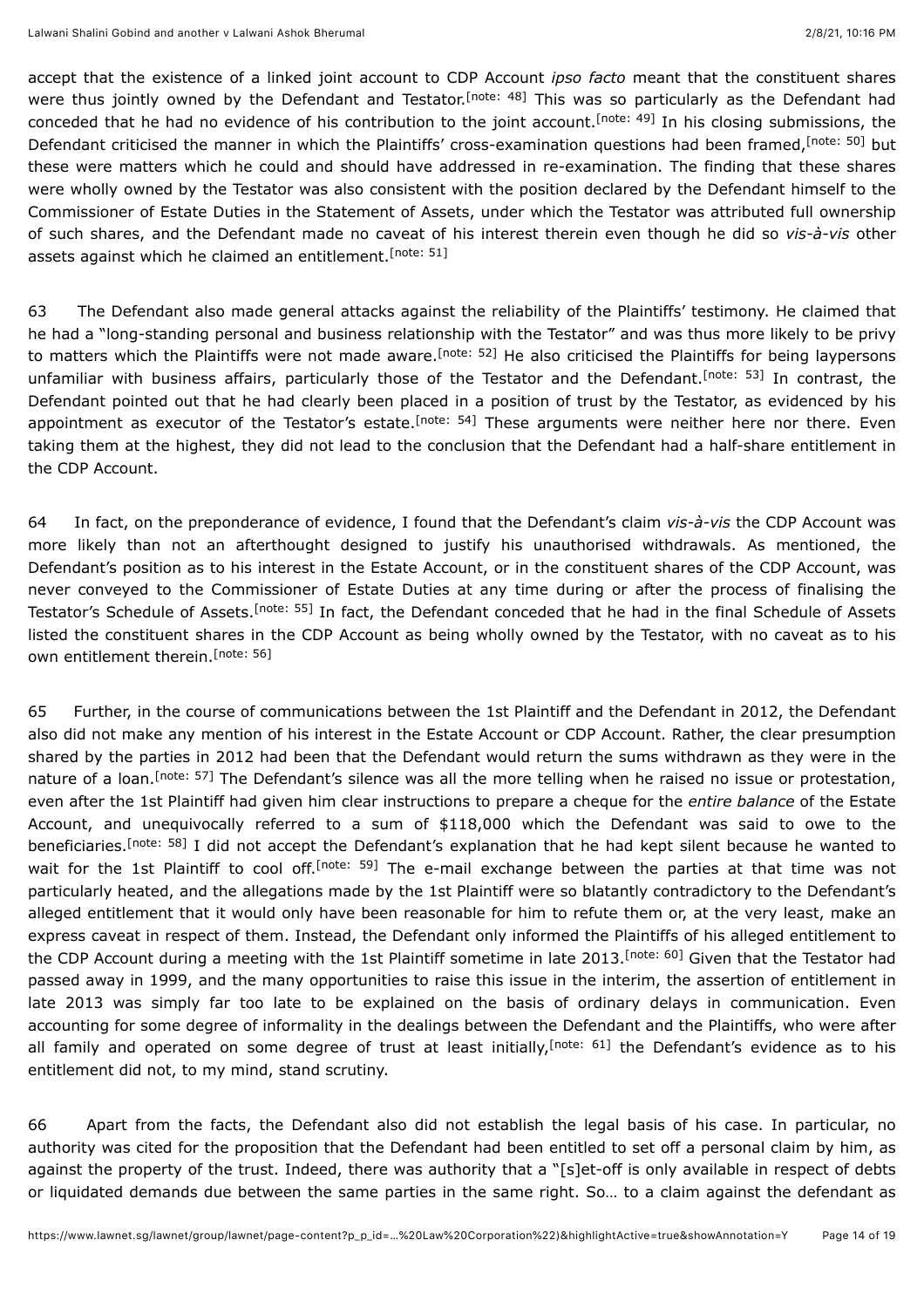executor, the latter cannot set-off a debt due to him personally" (Foo Chee Hock JC, *Singapore Civil Procedure 2017* (Sweet & Maxwell, 2017) at para 18/17/3). It did not appear to me that the Plaintiffs' and Defendant's claims were "in the same right", and the Defendant made no arguments in this regard. The Defendant's failure to establish his basis and right to set-off meant that he had no defence to the Plaintiffs' claim for breach of trust, even assuming that he factually established a half-share entitlement to the CDP Account.

67 For the foregoing reasons, having regard to both the facts and the law, I found that the Defendant did not established his defence of set-off and/or his entitlement as to any interest in the CDP Account. He therefore remained liable to the Plaintiffs for his unauthorised withdrawal of \$118,000 from the Estate Account, which constituted a breach of trust.

## *Misappropriation of monies from Joint UOB Account*

<span id="page-14-2"></span><span id="page-14-1"></span><span id="page-14-0"></span>68 In relation to the Joint UOB Account, the Plaintiffs submitted that sometime after October 2000, the Defendant closed the said account and misappropriated the Estate's half-share entitlement to the monies therein, being a total sum of \$136,561.76.<sup>[note: 62]</sup> In response, the Defendant initially submitted that the monies in the Joint UOB Account had been "shared" between the Testator and him, and either of them could make withdrawals on an informal as-and-when basis without the need for permission from the other party. As such, the Defendant claimed entitlement to all the monies in the Joint UOB Account by virtue of the right of survivorship[.](#page-18-6)<sup>[note: 63]</sup> That submissionwas discarded in the course of trial.<sup>[note: 64]</sup> Instead, the Defendant argued that the sum concerned had been used to pay off the Testator's funeral expenses, medical bills, and outstanding debts including that owed to the Defendant. The Testator's son, who was also a beneficiary and co-executor of the Estate while he was alive, was further alleged to have taken portions of the said sum.<sup>[\[note: 65\]](#page-18-8)</sup>

<span id="page-14-4"></span><span id="page-14-3"></span>69 The Plaintiffs contended that the Defendant's claim to the whole deposit by virtue of a right of survivorship was an afterthought that contradicted the position he had stated to the Commissioner of Estate Duties in the Scheduleof Assets.<sup>[note: 66]</sup> Further, they submitted that the Defendant's later explanation that the Estate's share of the monies in the Joint UOB Account had been used to pay for the Testator's funeral and debts, and/or had been taken by the Testator's son, was without evidential basis.

70 As a matter of law, a trustee has the right to be reimbursed and indemnified for expenses that were properly incurred in the management of the trust (*Snell's Equity* at para 7-030). This right of indemnity may lie in some situations as a personal indemnity against the beneficiaries, but also as against the trust property in priority over the claims of any beneficiary (*E C Investment Holding Pte Ltd v Ridout Residence Pte Ltd* [\[2013\] 4 SLR 123](javascript:viewPageContent() at  $[13]$ .

<span id="page-14-8"></span><span id="page-14-7"></span><span id="page-14-6"></span><span id="page-14-5"></span>71 However, in the present case, while that right of indemnity existed, the Defendant did not adduce sufficient evidence to show that there had indeed been such expenses incurred, and further, did not satisfy the court of the propriety of such expenses. In respect of the funeral and medical expenses, no receipts were tendered. Thus, neither the existence nor the quantum of such expenses was established. In respect of the Testator's alleged debts, there was no evidence of any such debt in fact owed. This was the case even for the Testator's purported debt[t](#page-18-11)o the Defendant himself.<sup>[note: 67]</sup> The Testator's good relationship with the Defendant<sup>[note: 68]</sup> could not be used to surmount this gaping evidential inadequacy. Moreover, as the 1st Plaintiff pointed out, it was more than a little curious that the Defendant would only make mention of the debts owed to him by the Testator in 2012, some 13 years after the Testator's death[.](#page-18-12)<sup>[note: 69]</sup> In respect of the claim that the Testator's son had taken the monies from the Joint UOB Account, the Defendant had no supporting evidence. Indeed, the Defendant invited the court to infer that it was more likely than not that the Testator's son had taken monies originating from the Joint UOB Account, based solely on the 1st Plaintiff's concession in cross-examination that it was "possible" that the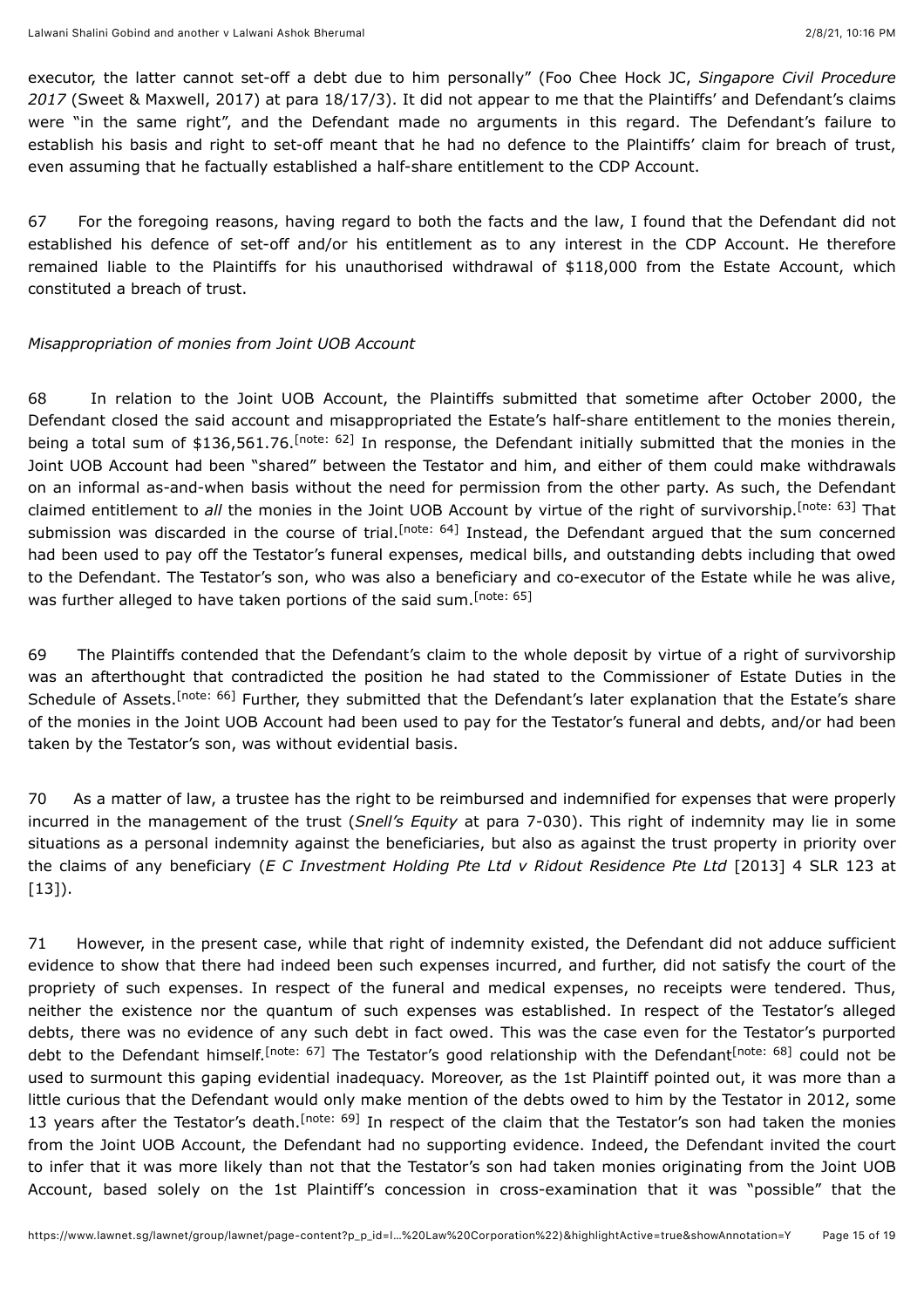<span id="page-15-1"></span><span id="page-15-0"></span>Testator's son could have taken some monies from the Defendant without informing her,<sup>[note: 70]</sup> and that the Testator'sson "liked to travel".<sup>[note: 71]</sup> In a world of plentiful possibilities, this was not sufficient. Further, the 1st Plaintiff also explained that the Testator's son had, at the material time, been earning a salary and been entitled to 50% of the Estate which had already started receiving some insurance pay-outs around 1999 to 2000. [\[note: 72\]](#page-18-15) There was simply no evidential basis upon which the Defendant's claim of reasonable expenditure or indemnity could be sustained. The Defendant thus remained liable for breach of trust by misappropriation of the sum of \$136,561.76 from the Joint UOB Account.

#### *Moti's Debt*

<span id="page-15-3"></span><span id="page-15-2"></span>72 The Plaintiffs alleged that a balance sum of \$40,641.78 owed by Moti to the Estate may, by the time of trial, be time-barred as more than 12 years had passed since the incurrence of the debt[.](#page-18-16)<sup>[note: 73]</sup> Accordingly, the Plaintiffs claimed for both an account to be taken in respect of the debt, and the repayment of the debt itself.<sup>[note:</sup> <sup>74]</sup> [The Defendant submitted that this claim was premature as there was no evidence that Moti's estate would be](#page-18-17) denying liability for the debt, or that a defence of time bar would be raised if such claim were in fact brought. Further, the primary liability was as against Basco, which liability to the Estate it would be willing to honour, according to the Defendant in his position as director of Basco.<sup>[\[note: 75\]](#page-18-18)</sup>

<span id="page-15-4"></span>73 I agreed with the Defendant that an order on the specific sum claimed by the Plaintiffs would be premature at this stage of the proceedings. However, an account by the Defendant on a common basis of the said debt owed by Moti was appropriate, and I accordingly so ordered.

#### **Conclusion**

74 As explained, no specific orders were made in respect of Basco and Eltee as the relevant shareholding had been transferred by the Defendant to the Plaintiffs (see above at [33]). The position in relation to the Stamford House was also left to the taking of accounts (see above at [47]).

75 Further, I made no orders in respect of the Plaintiffs' prayers as to (a) damages and (b) indemnification for losses suffered in relation to the accounts and inquiries sought. The latter prayer was not necessary if the accounting process as explained had been properly understood. In respect of (a), I observe that the claim, which was premised on a breach of trust in equity, was crafted as a general one for damages, and not equitable compensation as it should have been (see, generally, *Quality Assurance Management Asia Pte Ltd v Zhang Qing* [\[2013\] 3 SLR 631](javascript:viewPageContent() at [31]-[50]).

76 In the circumstances, I granted the following orders:

(a) an account to be taken of the Estate Account and the monies due to the Estate pursuant to the Schedule of Assets, including, but not limited to the debts owed by Basco, Eltee and Bobby-O;

- (b) an account to be taken of Bob's, including but not limited to any dividend payments and interest;
- (c) an account to be taken of the debt owed by Moti to the Estate;
- (d) an account to be taken of the Estate's share in the estate of Lilan; and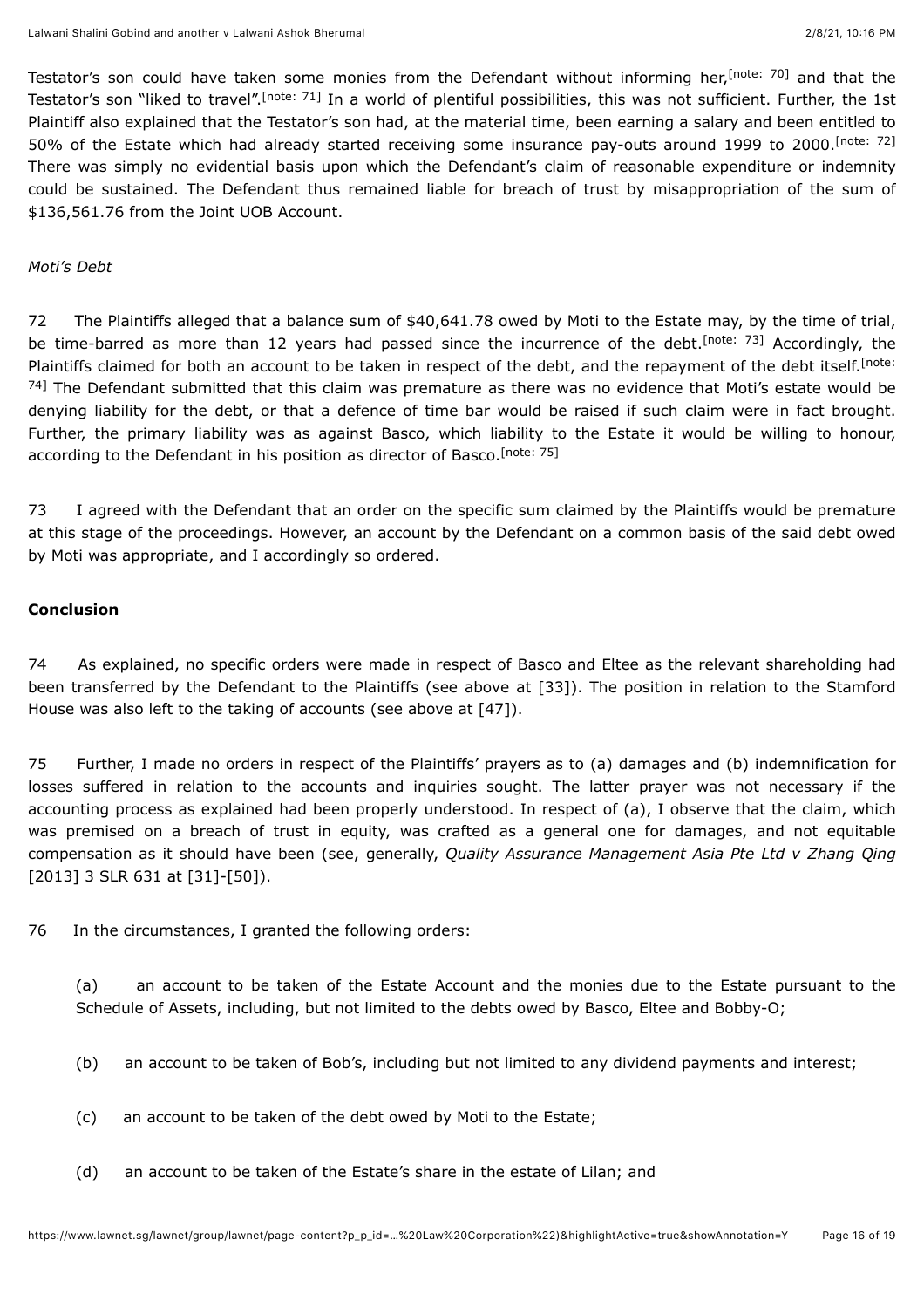(e) sums of \$136,561.76 and \$118,000 to be repaid to the Estate with interest at 5.33% per annum. This award is compensatory, and for that reason interest may be awarded under the Supreme Court of Judicature Act (Cap 322, 2007 Rev Ed).

77 As to the issue of costs, I was of the view that costs on an indemnity basis was not called for here; costs was thus awarded to the Plaintiffs on the standard basis.

<span id="page-16-0"></span>[\[note: 1\]](#page-2-0)Defendant's Opening Statement dated 13 September 2016 at para 9; Defendant's Closing Statement dated 1 November 2016 at paras 50-87.

- <span id="page-16-1"></span>[\[note: 2\]](#page-6-0)Statement of Claim (Amendment 1) dated 20 September 2016 at para 14.
- <span id="page-16-2"></span>[\[note: 3\]](#page-6-1)Defendant's Reply Closing Submissions dated 17 November 2016 at para 31.
- <span id="page-16-3"></span>[\[note: 4\]](#page-6-2)Statement of Claims dated 7 April 2015 at para 19.
- <span id="page-16-4"></span>[\[note: 5\]](#page-6-3)Defendant's Closing Submissions dated 1 November 2016 at para 22.
- <span id="page-16-5"></span>[\[note: 6\]](#page-6-4)Defendant's Closing Submissions dated 1 November 2016 at paras 10-13.
- <span id="page-16-6"></span>[\[note: 7\]](#page-6-5) Notes of Evidence dated 20 September 2016 at p 7.
- <span id="page-16-7"></span>[\[note: 8\]](#page-7-0) Notes of Evidence dated 20 September 2016 at p 5.
- <span id="page-16-8"></span>[\[note: 9\]](#page-7-1) Plaintiffs' Closing Submissions dated 4 November 2016 at para 41.
- <span id="page-16-9"></span>[\[note: 10\]](#page-7-2)Defendant's Closing Submissions dated 1 November 2016 at para 12.
- <span id="page-16-10"></span>[\[note: 11\]](#page-8-0)Statement of Claim dated 20 September 2016 at para 19(c)(iii); Plaintiffs' Closing Submissions dated 4 November 2016 at paras 92-93.
- <span id="page-16-11"></span>[\[note: 12\]](#page-8-1)Defendant's Closing Submissions dated 1 November 2016 at para 37.
- <span id="page-16-12"></span>[\[note: 13\]](#page-8-2)Defence (Amendment 1) dated 24 June 2015 at para 20.
- <span id="page-16-13"></span>Inote: 14]Defendant's Closing Submissions dated 1 November 2016 at para 47.
- <span id="page-16-14"></span>[\[note: 15\]](#page-8-4)Defence (Amendment 1) dated 24 June 2015 at para  $17(g)$ .
- <span id="page-16-15"></span>[\[note: 16\]](#page-8-5) Notes of Evidence dated 20 September 2016 at p 2.
- <span id="page-16-16"></span>[\[note: 17\]](#page-8-6) Plaintiffs' Closing Submissions dated 4 November 2016 at para 96.
- <span id="page-16-17"></span>[\[note: 18\]](#page-8-7) Notes of Evidence dated 21 September 2016 at p 91.
- <span id="page-16-18"></span>[\[note: 19\]](#page-8-8) Notes of Evidence dated 21 September 2016 at pp 90-91.
- <span id="page-16-19"></span>[\[note: 20\]](#page-8-9) Notes of Evidence dated 21 September 2016 at pp 92-93.
- <span id="page-16-20"></span>[\[note: 21\]](#page-8-10) Notes of Evidence dated 21 September 2016 at pp 87-89.
- <span id="page-16-21"></span>[\[note: 22\]](#page-9-0) Plaintiffs' Closing Submissions dated 4 November 2016 at paras 35-36.
- <span id="page-16-22"></span>[\[note: 23\]](#page-9-1)Defendant's Closing Submissions dated 1 November 2016 at paras 24-28.
- <span id="page-16-23"></span>[\[note: 24\]](#page-9-2)Defendant's Closing Submissions dated 1 November 2016 at paras 29-32.
- <span id="page-16-24"></span>[\[note: 25\]](#page-9-3) Notes of Evidence dated 21 September 2016 at p 115.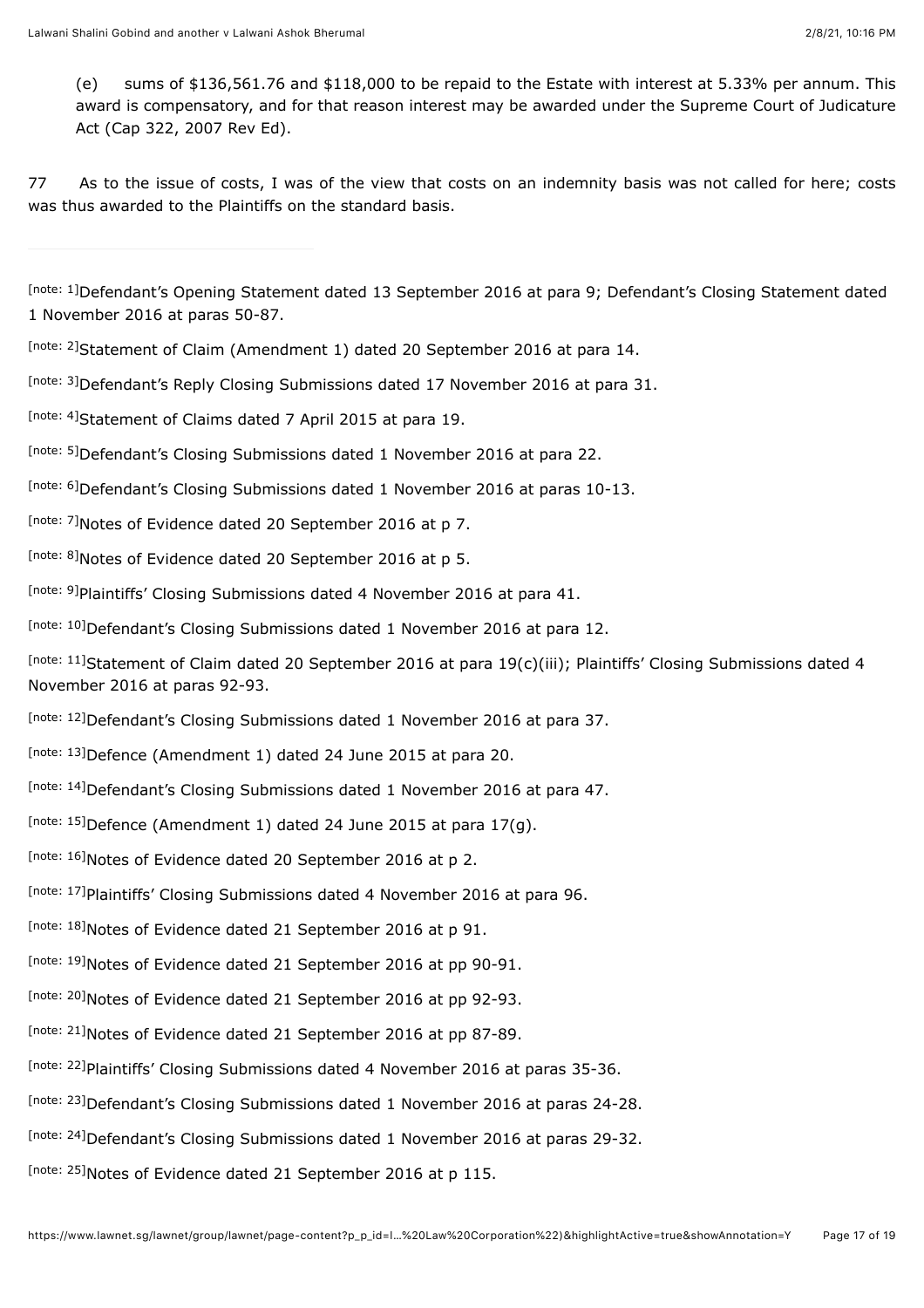- <span id="page-17-0"></span>[\[note: 26\]](#page-9-4)Defendant's Closing Submissions dated 1 November 2016 at para 26.
- <span id="page-17-1"></span>[\[note: 27\]](#page-9-5)Notes of Evidence dated 20 September 2016 at pp 20-22; Defendant's Closing Submissions dated 1 November 2016 at paras 25-27.
- <span id="page-17-2"></span>[\[note: 28\]](#page-9-6) Notes of Evidence dated 21 September 2016 at p 114-115.
- <span id="page-17-3"></span>[\[note: 29\]](#page-9-7)Defendant's Reply Closing Submissions dated 17 November 2016 at para 16.
- <span id="page-17-4"></span>[\[note: 30\]](#page-9-8) Plaintiffs' Opening Statement dated 15 September 2016 at paras 57-60.
- <span id="page-17-5"></span>[\[note: 31\]](#page-10-0)Defendant's Closing Submissions dated 1 November 2016 at paras 48-49.
- <span id="page-17-6"></span>[\[note: 32\]](#page-10-1) Notes of Evidence dated 20 September 2016 at p 46.
- <span id="page-17-7"></span>[\[note: 33\]](#page-11-0) Plaintiffs' Closing Submissions dated 4 November 2016 at para 59.
- <span id="page-17-8"></span>[\[note: 34\]](#page-11-1) Plaintiffs' Closing Submissions dated 4 November 2016 at paras 60-61.
- <span id="page-17-9"></span>[\[note: 35\]](#page-11-2)Defendant's Opening Statement dated 13 September 2016 at para 10.
- <span id="page-17-10"></span>[\[note: 36\]](#page-11-3)Defendant's Closing Submissions dated 1 November 2016 at paras 86-87.
- <span id="page-17-11"></span>[\[note: 37\]](#page-11-4) Notes of Evidence dated 21 September 2016 at p 43.
- <span id="page-17-12"></span>[\[note: 38\]](#page-11-5) Plaintiffs' Closing Submissions dated 4 November 2016 at para 18.
- <span id="page-17-13"></span>[\[note: 39\]](#page-12-0)Notes of Evidence dated 20 September 2016 at p 78; Agreed Bundle at 747.
- <span id="page-17-14"></span>[\[note: 40\]](#page-12-1) Plaintiffs' Closing Submissions dated 4 November 2016 at paras 73-74.
- <span id="page-17-15"></span>[\[note: 41\]](#page-12-2)Defendant's Opening Statement dated 13 September 2016 at para 9; Defendant's Closing Submissions dated 1 November 2016 at paras 50-87.
- <span id="page-17-16"></span>Inote: 42]Defendant's Closing Submissions dated 1 November 2016 at para 53.
- <span id="page-17-17"></span>[\[note: 43\]](#page-12-4) Notes of Evidence dated 21 September 2016 at p 59.
- <span id="page-17-18"></span>[\[note: 44\]](#page-12-5) Notes of Evidence dated 21 September 2016 at p 59.
- <span id="page-17-19"></span>[\[note: 45\]](#page-12-6) Notes of Evidence dated 21 September 2016 at p 59.
- <span id="page-17-20"></span>[\[note: 46\]](#page-12-7) Plaintiffs' Opening Statement dated 15 September 2016 at Tab C.
- <span id="page-17-21"></span>[\[note: 47\]](#page-12-8)Defendant's Closing Submissions dated 1 November 2016 at para 55.
- <span id="page-17-22"></span>[\[note: 48\]](#page-13-0)plaintiffs' Closing Submissions dated 4 November at paras 73-74; Agreed Bundle at p 779.
- <span id="page-17-23"></span>[\[note: 49\]](#page-13-1) Plaintiffs' Closing Submissions dated 4 November at paras 17-20.
- <span id="page-17-24"></span>[\[note: 50\]](#page-13-2)Defendant's Reply Closing Submissions dated 17 November 2016 at paras 5-7.
- <span id="page-17-25"></span>[\[note: 51\]](#page-13-3) Plaintiffs' Reply Closing Submissions dated 23 November 2016 at para 66.
- <span id="page-17-26"></span>[\[note: 52\]](#page-13-4)Defendant's Closing Submissions dated 1 November 2016 at paras 61-62.
- <span id="page-17-27"></span>[\[note: 53\]](#page-13-5)Defendant's Closing Submissions dated 1 November 2016 at paras 69-74.
- <span id="page-17-28"></span>[\[note: 54\]](#page-13-6)Defendant's Closing Submissions dated 1 November 2016 at paras 63-64.
- <span id="page-17-29"></span>[\[note: 55\]](#page-13-7)Notes of Evidence dated 21 September 2016 at p 21.
- <span id="page-17-30"></span><sup>[\[note: 56\]](#page-13-8)</sup>Notes of Evidence dated 21 September 2016 at p 36; Agreed Bundle at 662.